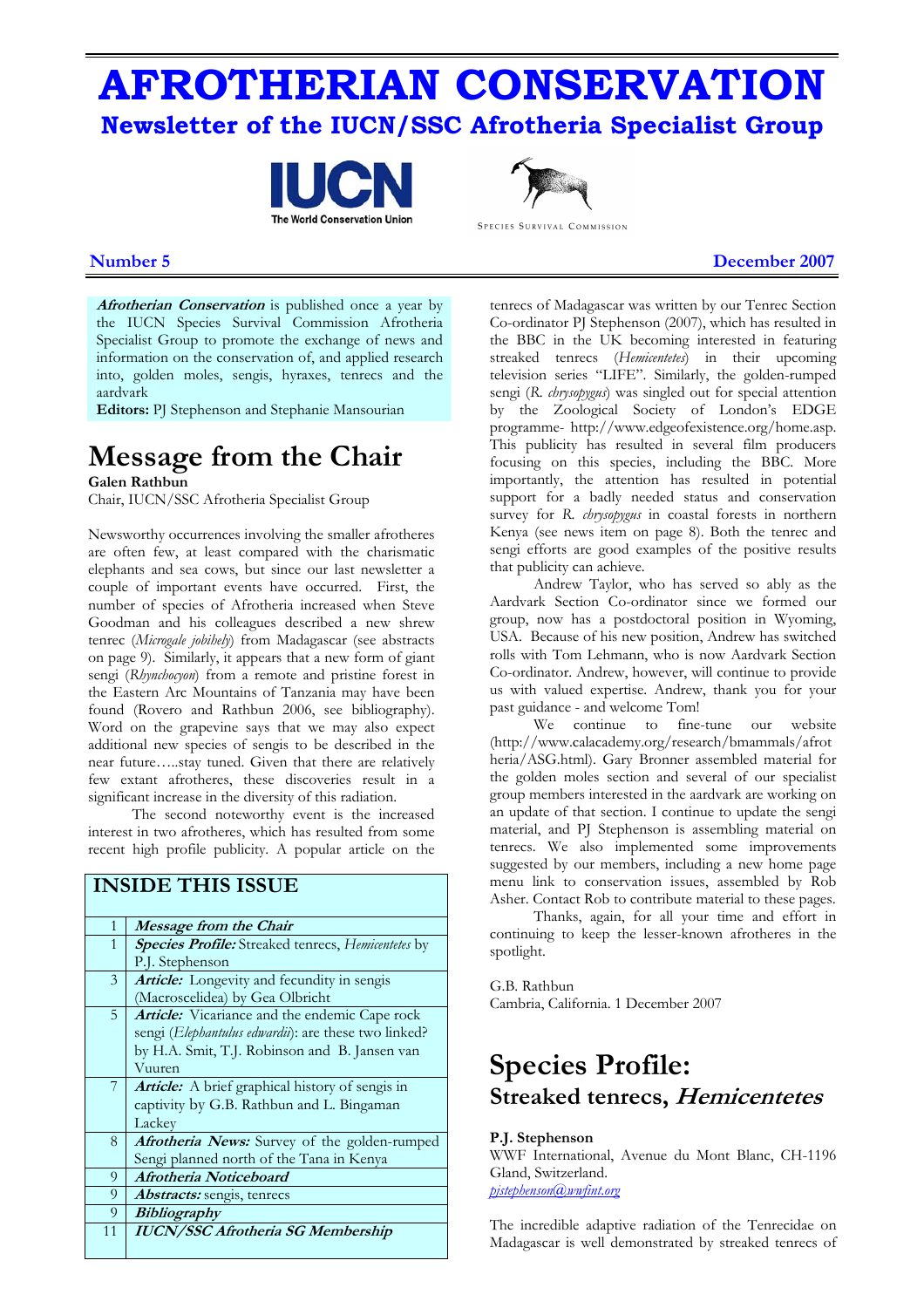the genus *Hemicentetes*. The two species in this genus, the lowland streaked tenrec (*H. semispinosus*) and the highland streaked tenrec (*H. nigriceps*), exhibit the relatively ancestral characteristics of an ancient lineage of mammals, while at the same time showing many highly adapted behavioural and morphological characteristics (see Eisenberg and Gould 1970, Olson and Goodman 2003).

Both species of *Hemicentetes* are recognized by their streaked appearance (Eisenberg and Gould 1970, Garbutt 1999). The upperparts of *H. semispinosus* are characterized by well-developed spines with yellow to orange longitudinal stripes. The dorsum of *H. nigriceps* has less developed, dull white to pale yellow spines that form broad lateral stripes. The crown and head are black and lack the yellow stripe that runs from nose to crown in *H. semispinosus*. The underfur in *H. nigriceps* is more developed, giving it a "woolly" appearance. The striped patterning of *Hemicentetes* provides a degree of crypsis when foraging. Immature common tenrecs (*Tenrec ecaudatus*) have similar striped patterning on their upper body, probably for the same reason, though this common adaptation may also reflect a close ancestry between these two genera (Eisenberg and Gould 1970, Nicoll 1983).

*Hemicentetes semispinosus* is the slightly larger species, with a head-body length of 130-190 mm and a mass of 90-220 g, compared to *H. nigriceps,* at 120-160 mm and 70-160 g (Stephenson 1991, Garbutt 1999). Body mass for both species varies seasonally, with a peak around March - April (Stephenson and Racey 1994). Both lack tails and have pronounced, pointed snouts. Quills in both species are barbed and detachable and are particularly prominent around the crown or nuchal crest. When agitated, streaked tenrecs raise the spines on the nuchal crest and, if further provoked, they resort to a head-butting action to embed spines in the aggressor. Besides camouflage and defence, streaked tenrecs use spines for intraspecific communication. The stridulating organ on the dorsum is able to vibrate quills together to create ultrasonic sounds that are detected by other individuals up to four metres away (Gould 1965, Wever and Herman 1968).



A lowland streaked tenrec, *Hemicentetes semispinosus.*

Streaked tenrecs occur in primary and secondary forest and are often seen on agricultural land and in gardens (Eisenberg and Gould 1970). The species are usually allopatric (occurring in different geographical areas) as *H. nigriceps* is largely confined to the central highlands and *H.*  *semispinosus* is found in lower lying rain forest (see Goodman *et al.* 2000 for review). Even where their ranges overlap, such as on the mountains that skirt the eastern edge of the central highlands and the eastern escarpment, they generally occur at widely differing elevations. *H. nigriceps* occurs in montane and scleraophyllous forests and above the forest line, whereas *H. semispinosus* occurs in lowland forest and clearings near the forest edge. However, the two species were found living in sympatry at 1550 m in Mahatsinjo Forest, dispelling any lingering notion that they were the same species (Goodman et al. 2000).

*Hemicentetes* excavate burrows, which may be up to 150 cm in length and about 15 cm below the surface of the ground, containing a single nest chamber (Eisenberg and Gould 1970). Leaves may be used to plug the entrance hole. Although *H. semispinosus* is often recorded foraging in daylight hours*, H. nigriceps* is strictly nocturnal, with peak activity occurring three to four hours after darkness. Both species forage among leaf litter on the forest floor. They have reduced dentition, reflecting their specialized diet of earthworms and other soft-bodied invertebrates (Gould and Eisenberg 1966, Eisenberg and Gould 1970). Carnivores such as *Cryptoprocta ferox, Fossa fossana,* and *Galidia elegans*, as well as large snakes, prey upon them.

Both species of *Hemicentetes* exhibit a reduction in activity during the austral winter (Gould and Eisenberg 1966), apparently brought about by endogenous rhythms (or an "inner clock") entrained by ambient temperature or photoperiod or both (Stephenson and Racey 1994). *H. semispinosus* is a facultative hibernator (Stephenson and Racey 1994) and, if favourable climatic conditions prevail, it is able to remain active and can breed all year round. The ability of this species to avoid torpor may increase reproductive output and provide a competitive advantage. *H. nigriceps* is an obligate hibernator which enters a more profound torpor and aestivates from around May to October (Stephenson and Racey 1994). Throughout the austral winter body temperature in both species is maintained at less than 20C above ambient, and resting metabolic rate (RMR) is reduced by up to 75%. Both species have levels of RMR lower than expected for mammals of their size but similar to other tenrecs. During reproduction, females experience elevated RMR and an associated improvement in homeothermy (Stephenson and Racey 1994).

*Hemicentetes* is the most precocious tenrec. After a gestation length of 55-63 days (relatively long for a small mammal but typical of a tenrec), the neonates mature more rapidly than any other species in the family (Eisenberg and Gould 1970, Eisenberg 1975, Stephenson 1991, Stephenson *et al.* 1994). Neonates open their eyes at 7-12 days and are weaned within 3 weeks. *H. semispinosus* is sexually mature at 35-40 days, whereas other spiny tenrecs do not mate until they are at least six months old. Litter size *in H. nigriceps* is 2-4 with a mean of 2.8, whereas *H. semsipino*sus has 2-11 neonates per litter with a mean of 6.6. Neonate weight in both species is just over eight grams at birth (Stephenson *et al.* 1994). Longevity in the wild is unknown but *H. nigriceps* has lived for more than three years in captivity (Stephenson *et al.* 1994).

*H. semispinosus* lives in multi-generation groups with one of the most complex social systems known in an afrotherian. Because of the speed of maturation and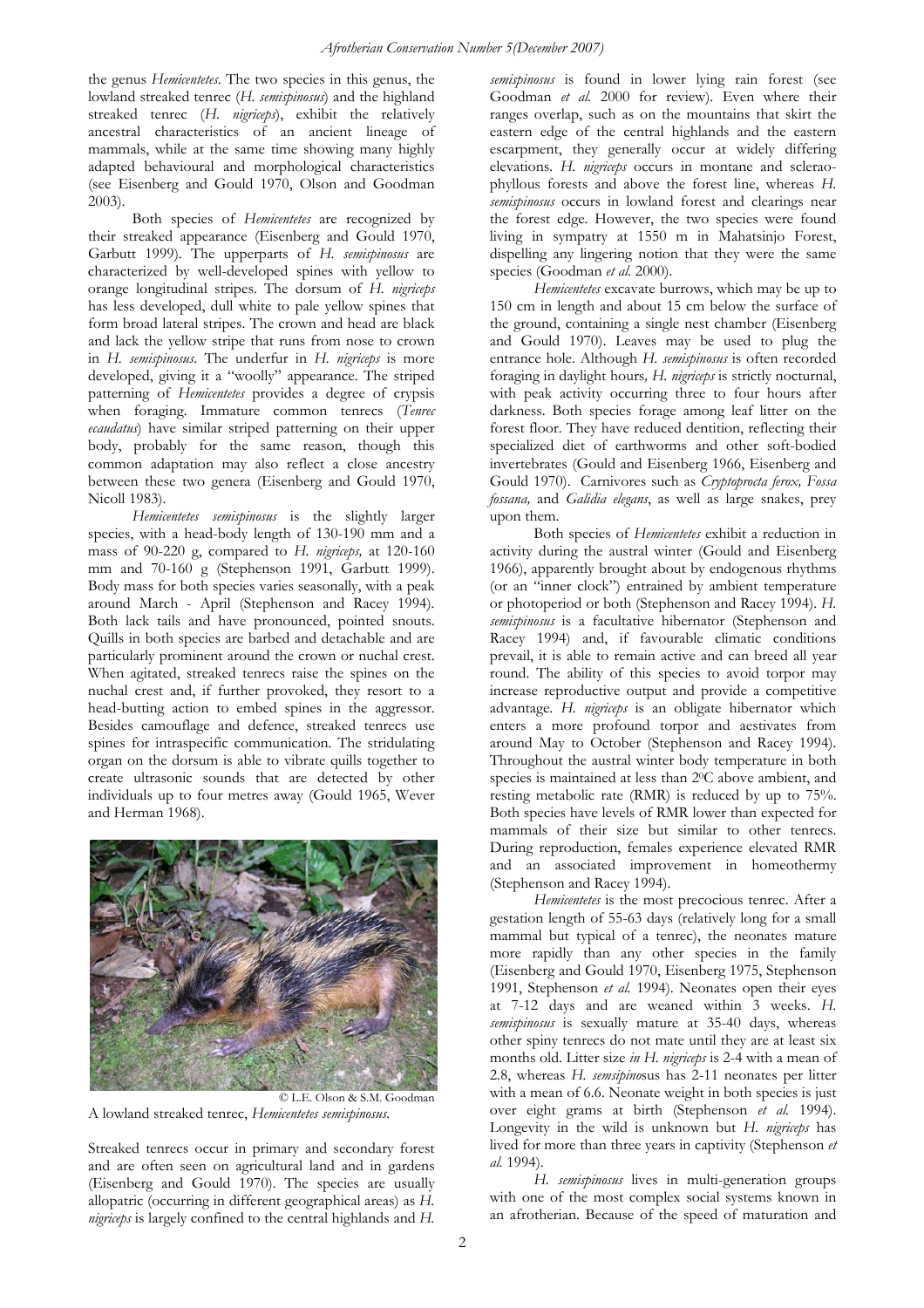relatively large litter size, a family group may comprise more than 20 individuals from three related generations. They forage together, maintaining contact between individuals and subgroups through use of the stridulating organ. Little is known of the social organization of *H. nigriceps*. This reflects the fact that, although research published largely in the 1970s and 1990s improved our understanding of streaked tenrecs, much remains to be discovered about the behaviour, social organization and microhabitat use of these fascinating and unique animals.

The ability of streaked tenrecs to adapt to anthropogenic environments means they are not threatened. In addition, both species are found in a number of protected areas within their ranges (Nicoll and Langrand 1989).

#### **References**

- Eisenberg, J.F. 1975. Tenrecs and solenodons in captivity. *International Zoo Yearbook,* 15:6-12.
- Eisenberg, J.F. and Gould, E. 1970. The tenrecs: a study in mammalian behavior and evolution. *Smithsonian Contributions to Zoology,* 27:1-127.
- Garbutt, N. 1999. *Mammals of Madagascar.* Yale University Press, New Haven and London, US and UK.
- Goodman, S.M., Rakotondravony, D., Soarimalala, V., Duchemin, J.B. and Duplantier, J.-M. 2000. Syntopic occurrence of *Hemicentetes semispinosus* and *H. nigriceps* (Lipotyphla: Tenrecidae) on the central highlands of Madagascar. *Mammalia,* 64:113-116.
- Gould, E. 1965. Evidence for echolocation in the Tenrecidae of Madagascar*. Proceedings of the American Philosophical Society,* 109:352-360.
- Gould, E. and Eisenberg, J.F. 1966. Notes on the biology of the Tenrecidae. *Journal of Mammalogy*, 47:660-686.
- Nicoll, M.E. 1983. Mechanisms and consequences of large litter production *in Tenrec ecaudatus* (Insectivora: Tenrecidae*). Annales du Musée Royale de l'Afrique Centrale, Sciences Zoologiques,* 237:219-226.
- Nicoll, M.E. and Langrand, O. 1989*. Madagascar: Revue de la Conservation et des Aires Protégées.* WWF, Gland, Switzerland.
- Olson, L.E. and Goodman, S.M. 2003. Phylogeny and biogeography of tenrecs. Pp. 1235–1242 in Goodman, S.M. and Benstead, J.P. (eds.), *The Natural History of Madagascar*. The University of Chicago Press, Chicago and London, US and UK.
- Stephenson, P.J. 1991. Reproductive energetics of the Tenrecidae (Mammalia: Insectivora). Ph.D. thesis, University of Aberdeen, Aberdeen, UK.
- Stephenson, P.J. and Racey, P.A. 1994. Seasonal variation in resting metabolic rate and body temperature of streaked tenrecs, *Hemicentetes nigriceps* and *H. semispinosus* (Insectivora: Tenrecidae). *Journal of Zoology, London,* 232:285-294.
- Stephenson, P.J., Racey, P.A. and Rakotondraparany, F. 1994. Maintenance and reproduction of tenrecs (Tenrecidae) at Parc Tsimbazaza, Madagascar. *International Zoo Yearbook,* 33:194-201.
- Wever, E.G. and Herman, P.N. 1968. Stridulation and hearing in the tenrec*, Hemicentetes semispinosus. Journal of Auditory Research,* 8:39-42.

This article was adapted from: Stephenson, P.J. 2003. *Hemicentetes,* Streaked Tenrecs. Pp 1281-1283 in Goodman, S.M. and Benstead, J.P. (eds.), *The Natural*  *History of Madagascar*. University of Chicago Press, Chicago and London, US and UK.

# **Article:**

### **Longevity and fecundity in sengis (Macroscelidea)**

#### **Gea Olbricht**

Dept. General Zoology, University Duisburg-Essen, Universitätsstr.5, 45141 Essen, Germany *[gealex@online.de](mailto:gealex@online.de)*

#### **Introduction**

Longevity records of mammals have elicited interest for many years. Most data rely on information from captive animals. Summarized information was published by Schmidt (1880), Jones (1968, 1982, 1993) and Weigl (1993, 2005). Information on the lifespans of freeranging animals is hard to collect. In addition, wild animals face life-threatening situations with predators, intraspecific competition, disease and sometimes suboptimal diet, so the achievement of maximum lifespan is unlikely.

Referring to unusual reproductive performances and ages achieved by captive small mammals, Egoscue *et al.* (1970) argued that, although maximum-recorded longevities establish species potentials and measure the suitability of the conditions under which the animal is kept, in practice such data has limited field application. In contrast, Holmes and Austad (1994) take into account that maximum-recorded longevities for captive animals are a generally-accepted index of maximum potential lifespan. Manville (1957) states that understanding the variability in lifespan among vertebrates may be useful to various field workers studying wild animals. Snyder and Moore (1968) emphasize the potential value of longevity data to scientists concerned with the problems of ageing.

#### **Longevity in sengis**

Lifespans for several sengi species are presented in Table 1. As expected, recorded longevity in wild specimens is shorter than in captive ones. Information on wild individuals is scarce. For some species no data are available. For captive animals, average recorded lifespan has increased over time due to improvements in meeting dietary requirements (Snyder and Moore 1968).

Rathbun (1979a) expected wild *Rhynchocyon chrysopygus* to live four to five years; yet some years later a captive specimen was found to have reached the age of almost 11 years (Weigl 2005) This was the longest lifespan for a macroscelid ever recorded; the second longest was *E. intufi* with nine years and *Macroscelides proboscideus* and *E. rufescens* with about eight years.

The contrast between the wild lifespan record in *E. rufescens* of 1.5 years (Rathbun 1979b) and the captive record of 8 years (Weigl 2005) further highlights the difficulty in extrapolating data to determine factors such as lifetime reproductive potential.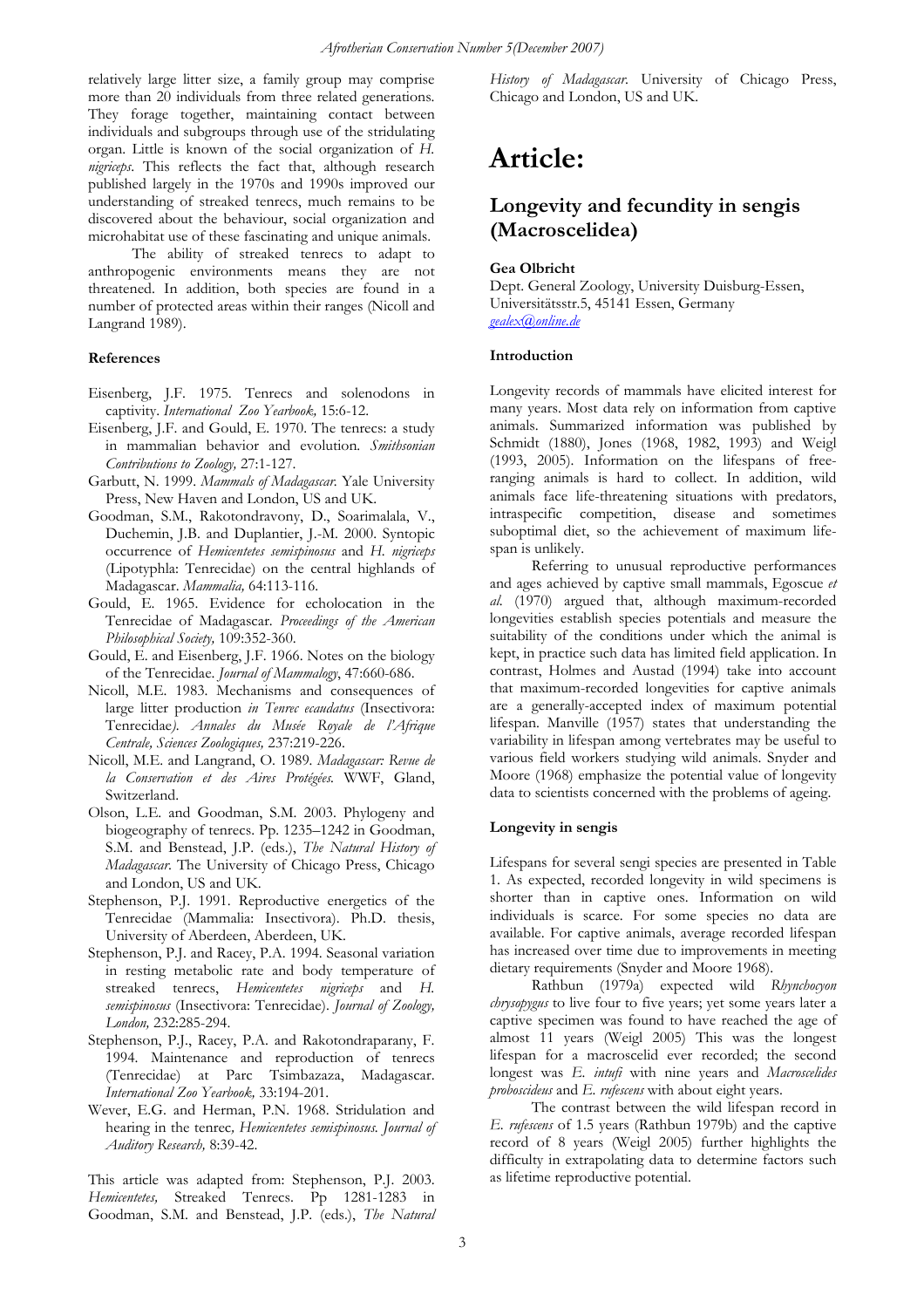**Table 1**. Longevity records for several species of sengis. The data for captive animals was minimum age, and some animals were wild born.  $v=$ years, m=months (all captive records by Weigl, 2005).

| <b>Species</b>                | Longevity                                                           |              |  |
|-------------------------------|---------------------------------------------------------------------|--------------|--|
|                               | In the wild                                                         | In captivity |  |
| Rhynchocyon chrysopygus       | 4 or 5y (Rathbun<br>1979a)                                          | >11v         |  |
| R. petersi                    |                                                                     | $4v$ 6m      |  |
| Petrodromus<br>tetradactylus  |                                                                     | $6y$ 7 $m$   |  |
| Macroscelides<br>proboscideus |                                                                     | 8y 8m        |  |
| Elephantulus edwardii         |                                                                     | $5y \, 8m$   |  |
| E. brachyrhynchus             |                                                                     | $4v$ 2m      |  |
| E. intufi                     |                                                                     | $9y \, 3m$   |  |
| E. rozeti                     | >2 y<br>(Séguignes, 1989)                                           | 7y 2m        |  |
| E. rufescens                  | $>1$ y 7m<br>(Rathbun, 1979b)                                       | 7y11m        |  |
| E. rupestris                  |                                                                     | $4v$ 2m      |  |
| E. myurus jamesoni            | normally 1y 1 m,<br>exceptionally 1y<br>7m (van der Horst,<br>1946) |              |  |

### **Fecundity in sengis**

Increasing age may lead to a decline in breeding performance and survival. This correlation is subject to further investigation in *Macroscelides proboscideus* (Olbricht *diss. in prep)* but examples given here help to offer further insight.

A captive born male round-eared sengi at Wuppertal Zoo, Germany, had 23 litters with 44 offspring to date, all but two with the same mate. This male had his first litter born when he was aged six months and three days. Only the two first litters were single births, all others were twin litters. Most recently his last litter of surviving twins was born when he was six years and three months. Almost all of his breeding life, except for the two first litters, he has been with the same mate and was never separated from her or his newborn young. This pair, which is still alive, produced a total of 21 twin litters to date. The female was eight months old at the time of the first litter, and her most recent one was at the age of four years and nine months. In exceptional cases both sexes achieve sexual maturity earlier (Olbricht *et al*. 2006). Another captive born female at Wuppertal Zoo had 22 litters with 40 young during her lifespan of almost six years. Among those, were 16 twin pairs, 5 singletons and the unusual birth of triplets. All single births and three of the twin litters occurred after she had reached the age of three and a half and all these young, except one, died right after birth. This example suggests reduced fecundity with older age, as suggested by Harvey and Zammuto (1985). Nevertheless, reproduction was possible until the end of the female's life, with the last litter occurring three months before her death.

The relatively long breeding history demonstrated in these cases contrasts with van der Horst (1946) and McKerrow (1954) who expected female *Elephantulus myurus jamesoni* to die of old age after their third pregnancy.

#### **Life history**

Two determining factors for the fecundity of individuals are lifespan and inter-litter intervals (Promislow and Harvey 1990). In fact, continuous breeding with short inter-birth intervals following post-partum oestrous (e.g. van der Horst 1944, Kingdon 1990), and a long lifespan (see Table 1) reveal the high reproductive potential of sengis.

Sengis have a number of behavioural and ecological traits that may represent adaptations to improved survivorship, such as predator avoidance by young (Sauer 1972) and by adults (Rathbun 1979b), risksensitive foraging (Lawes and Perrin 1995), defending a territory (Ribble and Perrin 2005) and varied diet (Bernard *et al*. 1996).

The "K-selected" traits of sengis require an effective quality breeding performance over a long life time. This is in line with Harvey and Zammuto (1985) and Promislow and Harvey (1990) who support an evolutionary link between low mortality rates, delayed reproduction and long lifespans.

Jones (1982) suggested that an increase in lifespan is a direct consequence of an increase in body size. The long-term survival of sengis, despite their small body size, does not support this finding and ancestral sengis were not likely to be much smaller than extant species (Evans 1942, Patterson 1965, Simons *et al.* 1991).

#### **Conclusions**

Information on captive sengis allows us to draw some assumptions on potential lifespans as well as potential fecundity of particular species. This knowledge may have relevance in determining the capacity of species to recover from population declines, which is especially important for the threatened sengis listed under the IUCN categories "vulnerable" and "endangered" (Nicoll and Rathbun 1990, Boitani *et al.* 1999).

#### **References**

- Bernard, R.T., Kerley, G.H.I., Doubell, T. and Davison, A. 1996. Reproduction in the round-eared elephantshrew (*Macroscelides proboscideus*) in the southern Karoo, South Africa. *Journal of Zoology, London,* 240: 233-243.
- Boitani, L., Corsi, F., De Biase, A., D´Inzillo Carranza, I., Ravagli, M., Reggiani, G., Sinibaldi, I. and Trapanese, P. 1999. A databank for the conservation and management of the African mammals. Istituto di Ecologia Applicata, Roma, Italy: A1092-A 1152.
- Egoscue, H.J., Bittmann, J.G. and Pterovich, J.A. 1970. Some fecundity and longevity records for captive small mammals. *Journal of Mammalogy,* 51 (3): 622-623.
- Evans, F.G. 1942. The osteology and relationships of the elephant-shrews (Macroscelididae). *Bulletin of the American Museum of Natural History,* LXXX(IV):85-125.
- Harvey, P.H. and Zammuto, R.M. 1985. Patterns of mortality and age at first reproduction in natural populations of mammals. *Nature,* 315:319-320.
- Holmes, D.J. and Austad, S.N. 1994. Fly now, die later: Life-history correlates of gliding and flying in mammals. *Journal of Mammalogy,* 75(1):224-226.
- Jones, M.L. 1968. Longevity of primates in captivity. *International Zoo Yearbook,* 8:183-192.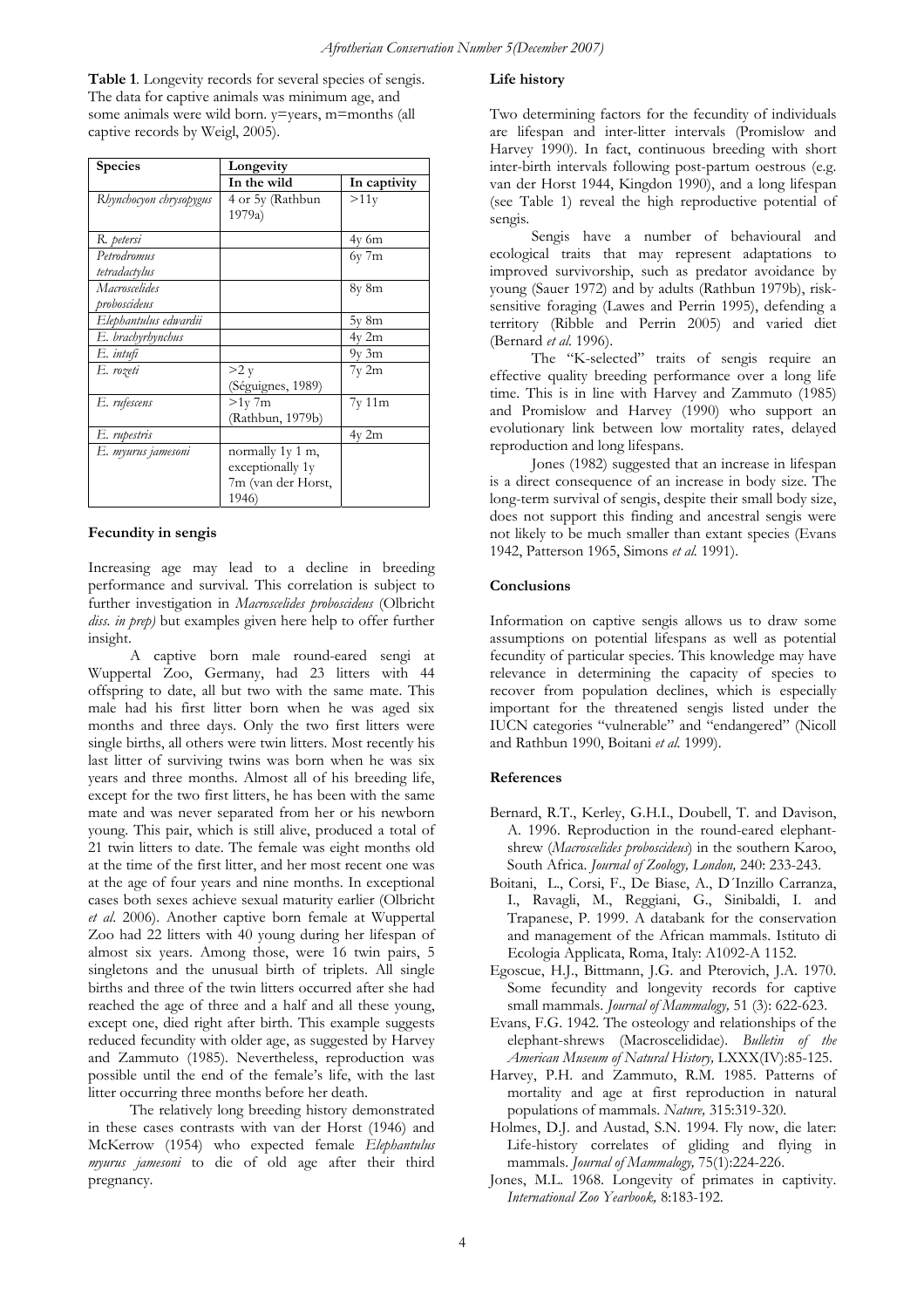- Jones, M.L. 1982. Longevity of Captive Mammals. *Zoologischer Garten N.F.,* 52(2):113-128.
- Jones, M.L. 1993. Longevity of ungulates in captivity. *International Zoo Yearbook,* 32:159-169.
- Kingdon, J. 1990. *Island Africa.* Collins, London, UK.
- Lawes, M.L. and Perrin, M.R. 1995. Risk-sensitive foraging behaviour of the round-eared elephant-shrew (*Macroscelides proboscisdeus*). *Behavioural Ecology and Sociobiology,* 37: 31-37.
- Manville, R.H. 1957. Longevity of captive mammals. *Journal of Mammalogy,* 38(2): 279-280.
- Mc Kerrow, M. 1954. The lactation cycle of *Elephantulus myurus jamesoni* (Chubb). *Philosophical Transactions of the Royal Society of London, series B, Biological Sciences,* 238(6539): 62-98.
- Neal, B.R. 1982. Reproductive ecology of the rufous elephant-shrew, *Elephantulus rufescens* (Macroscelididae), in Kenya. *Zeitschrift für Säugetierkunde,* 47: 65-71.
- Neal, B.R. 1995. The ecology and reproduction of the short-snouted elephant-shrew, *Elephantulus brachyrhynchus*, in Zimbabwe with a review of the reproductive ecology of the genus Elephantulus. *Mammal Review*, 51-60.
- Nicoll, M.E. and Rathbun, G.B. 1991. African Insectivora and Elephant-shrews, An Action Plan for their Conservation. Published by The IUCN, Gland, Switzerland.
- Olbricht, G. Kern, C. and Vakhrusheva, G. 2006. Einige Aspekte der Fortpflanzungsbiologie von Kurzohr-Rüsselspringern (*Macroscelides proboscideus* A. Smith, 18299 in Zoologischen Gärten unter besonderer Berücksichtigung von Drillingswürfen. Zo*ologischer Garten N.F.* 75 (5-6):304-316.
- Patterson, B. 1965. The fossil elephant-shrews (Family Macroscelididae). *Bulletin of the Museum of Comparative Zoology,* 133(6)297-336.
- Promislow, D.E. and Harvey, P.H. 1990. Living fast and dying young: a comparative analysis of life-history variation among mammals. *Journal of Zoology, London,* 75(1): 224-226.
- Rathbun, G.B. 1979a. *Rhynchocyon chrysopygus Mammalian. Species,* 117: 1-4.
- Rathbun, G.B. 1979b. The social structure and ecology of elephant-shrews *Advances in ethology: Supplement to the Journal of Comparative Ethology/Fortschritte Verhaltensforschung, Beihefte zur Zeitschrift für Tierpsychologie* 20.
- Ribble, D.O. and Perrin, M.R. 2005. Social organization of the eastern rock elephant-shrew (*Elephantulus myurus*): the evidence for mate guarding. *Belgian Journal of Zoology,* 135 (Supplement): 167-173.
- Sauer, E.G.F. 1972. Setzdistanz und Mutterfamilie bei der Kurzohrigen Elefantenspitzmaus. *Mitteilungen der Baseler Afrika Bibliographien,* 4-6:114-134.
- Schmidt, M. 1880. On the duration of life of the animals in the Zoological Garden at Frankfurt on the Main. *Proceedings of the Zoological Society of London,* XXI: 299- 319.
- Séguignes, M. 1989. Contributions à l´étude de la reproduction d`*Elephantulus rozeti* (Insectivora, Macroscelididae). *Mammalia,* 53(3):377-386.
- Simons, E.L., Holroyd, P.A. Bown, T.M. 1991. Early tertiary elephant-shrews from Egypt and the origin of the Macroscelidea. *Proceedings of the National Academy of Science,* 88: 9734-9737.
- Snyder, R.L. and Moore, S.C. 1968. Longevity of captive mammals in Philadelphia Zoo. *International Zoo*

*Yearbook*, 8:175-183.

- Van der Horst, C.J. 1944. Remarks on the systematics of *Elephantulus. Journal of Mammalogy,* 25(1):77-82.
- Van der Horst, C.J. 1946. Some remarks on the biology of reproduction in the female of *Elephantulus*, the holy animal of Set. *Transactions of the Royal Society of South Africa,* 31:181-194.
- Weigl, R. 1993. Höchstalter von Säugern im Zoo Frankfurt. *Annual report of the Zoological Garden Frankfurt/Main,* 134:24-29.
- Weigl, R. 2005. Longevity of mammals in captivity; from the living collections of the world. *Kleine Senckenberg-Reihe Frankfurt,* 48: 198-199.

# **Article:**

### **Vicariance and the endemic Cape rock sengi (Elephantulus edwardii): are these two linked?**

#### **H.A. Smit1, T.J. Robinson1 and B. Jansen van Vuuren1, 2**

1 Evolutionary Genomics Group, Department of Botany and Zoology, Stellenbosch University, Private Bag X1, Matieland 7602, South Africa

*[hanneline@sun.ac.za](mailto:hanneline@sun.ac.za)*

2DST-NRF Centre of Excellence for Invasion Biology, Department of Botany and Zoology, Stellenbosch University, Private Bag X1, Matieland 7602, South Africa

African sengis (Order Macroscelidea) are confined in their distribution to sub-Saharan Africa with the exception of a single species present in North Africa. Within Southern Africa, nine species are recognized representative of three of the four described genera. The Cape rock sengi (*Elephantulus edwardii*) is the only strictly South African endemic sengi. The distribution of this afrotherian has recently been updated (Skinner and Chimimba 2005) and data now suggest that *E. edwardii* is continuously distributed (rather than two disjunct groups) from Namaqualand in the Western Cape Province to Port Elizabeth in the Eastern Cape Province, a distribution that spans several recognized biomes in South Africa (Succulent Karoo, Nama Karoo, and Fynbos; Low and Rebelo 1996; Mucina and Rutherford 2006).

The Cape rock sengi is monogamous, territorial and is confined to a habitat of rocky outcrops (Skinner and Chimimba 2005). Intuitively one would expect that these life history characteristics would play an important role in shaping the spatial distribution of genetic variation, and that this variation would be structured across the landscape. Our aim here is to describe the phylogeographic population structure of the Cape rock sengi and to correlate this pattern to the processes and vicariant events that might have caused it. For this we included 106 sengi specimens sampled from 26 localities throughout the species distribution. The value of museum and other archived specimens (including type specimens) has been largely underestimated in many molecular studies, especially where species have a low abundance and / or are listed by the IUCN as worthy of special conservation attention, a situation typified by the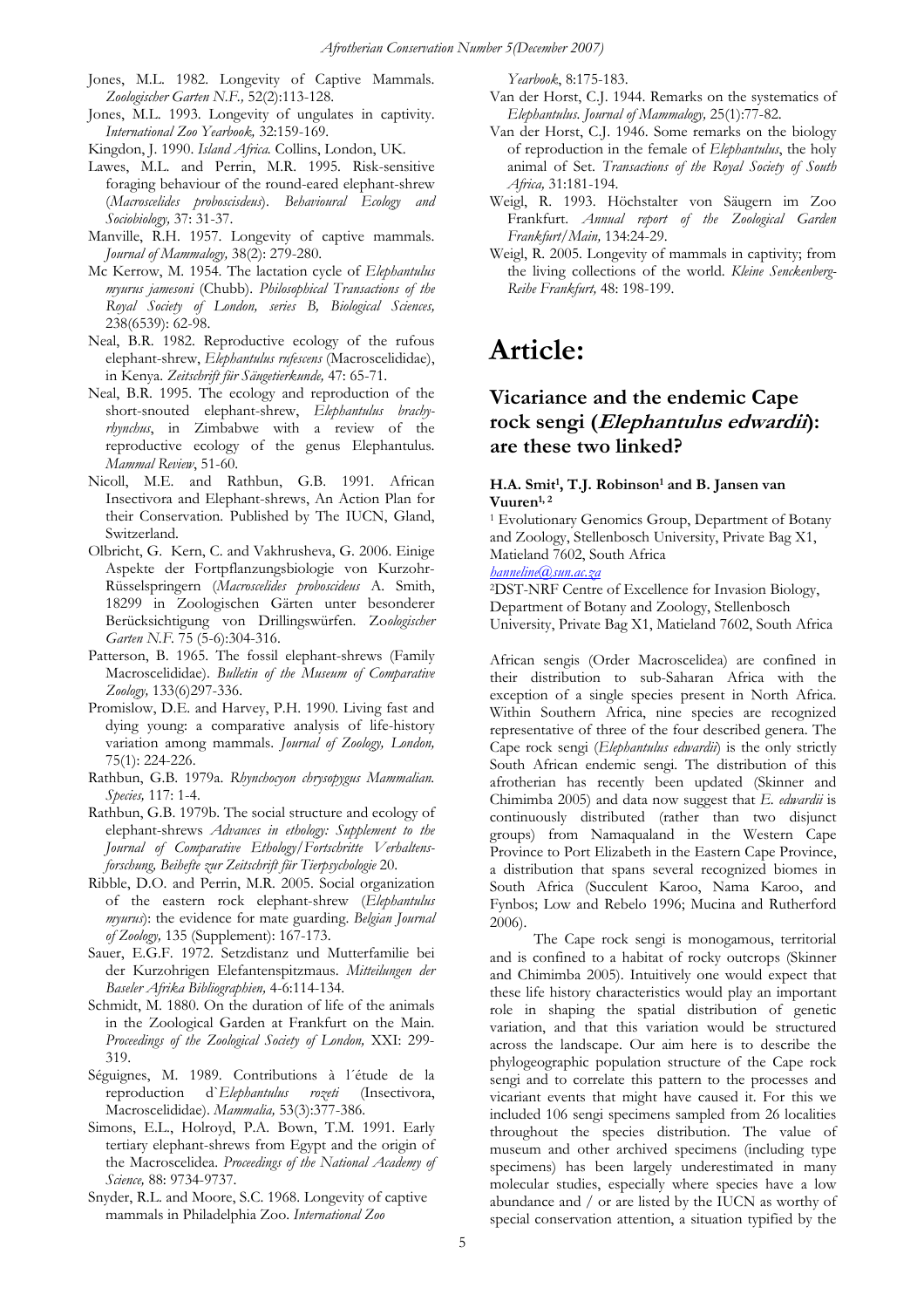Cape rock sengi (IUCN Red List 2004: concern; IUCN Red List 2006: least concern). Of the 106 specimens included in our study, 64 are housed in South African museums. In addition, we also included the type specimens of all the previously described, but currently synonymized species and subspecies.



A Cape rock sengi (*Elephantulus edwardii*) in the Cederberg, South Africa.

Some sengi species are phenotypically very similar, rendering field identification problematic. As such, we verified the field identification of all specimens included in this study using genetic distinctiveness as an indicator of species differences. For this, we included representative specimens of the three Southern African sengi species with overlapping ranges in the Western Cape (*E*. *edwardii*, *E. rupestris* and *M. proboscideus*) and, based on their genetic profiles, demonstrated that these are indeed distinct species. Within the Cape rock sengi, a spatial analysis of molecular variation provided unequivocal evidence of three (geographically and genetically) distinct lineages namely a Karoo, northern Namaqua and central Fynbos clade. The most distinct lineage was the Karoo lineage, representing the localities of Williston {30.2S 20.8E} and Beaufort-West {32.4S 22.6E}. Based on our genetic data, this lineage does not correspond to any of the previously described species / subspecies (*E. karoensis* Roberts 1938 and *E. capensis* Roberts 1924) and is new to science. This is supported by our analysis of several phenotypic characters including tuft length on the tail, the ventral and dorsal pelage and flank colour as well as the colour and shape of the eye ring (a scientific paper is currently in preparation describing this lineage as a new species).

Importantly, our results reveal the morphological misidentification of the *E. karoensis* type specimen which was grouped with *E. rupestris*, highlighting the problems of field identification among sengi species. The apparent misidentification of the *E. karoensis* type was subsequently confirmed by an examination of morphological and dental characters which suggest that Roberts' (1938) original classification was misled by the specimen's subadult pelage.

The northern Namaqua clade occurs along the Atlantic seaboard close to the South African - Namibian border with the central Fynbos clade distributed throughout the Cape Floristic Province. The geographic barrier between these two distinct clades appears to be the Knersvlakte region {30.5S 18.6E}. Importantly, this geographic delimitation corresponds closely to patterns reported for other rock-dwelling vertebrate species, the rock rabbit (*Pronolagus rupestris*; Matthee and Robinson 1996), and the rock agama (*Agama atra*; Matthee and Flemming 2002), indicating a shared biogeographic history for rock-dwelling taxa along the west coast of South Africa. Two independent methods of molecular dating indicate that these two evolutionary lineages separated  $\sim$ 1.7 million years ago (MYA). We speculate that various topographical and climatic events might have either singly, or in concert, repeatedly enforced the population fragmentation across the Knersvlakte. For example, at roughly two MYA (Linder 2003) a series of Pleistocene marine transgressions inundated the western coastal plains with rises in sea-levels of between 45-50m, 75-90m and 27m (Hendey 1970a, b). Secondly, changes in river-flow patterns could also have served as isolating mechanisms. Thirdly, Deacon and Lancaster (1988) argued that climatic changes during the past three million years were particularly harsh on the western side of the continent resulting in temperature fluctuations and associated wet-dry cycles. Lastly, recent Kalahari sandflows occurred from the north to the south which would have acted as a physical barrier separating populations (Deacon and Lancaster 1988).

Finally, four evolutionary lineages were identified within the central Fynbos clade found within the relative safety of the Cape Fold Mountains (CFM) at the southern tip of Africa. We argue that the geographic occurrence of these four lineages broadly resembles the climatic differences and vegetation types related to the position of these mountain ranges. The high degree of diversity and endemism of the renowned Cape Floristic Province are credited to environmental fluctuations from the Pliocene and Pleistocene epochs (Midgley *et al*. 2001; Linder 2003) coinciding with the separation times (0.7 - 0.24 MYA) between the four evolutionary lineages.

For a full description of this work, see Smit, H.A., Robinson, T.J. and Jansen van Vuuren, B. 2007. Coalescence methods reveal the impact of vicariance on the spatial genetic structure of *Elephantulus edwardii* (Afrotheria, Macroscelidea). *Molecular Ecology,* 16: 2680-2692.

### **References**

- Deacon, J. and Lancaster, N. 1988. *Late Quaternary Paleoenvironments of Southern Africa.* Clarendon Press, Oxford, UK.
- Hendey, Q.B. 1970a. A review of the Geology and Palaeontology of the Plio/Pleistocene Deposits at Langebaanweg, Cape Province. *Annals of the South African Museum*, 56:75–117.
- Hendey, Q.B. 1970b. The Age of the Fossiliferous Deposits at Langebaanweg, Cape Province. *Annals of the South African Museum*, 56:119–131.
- Linder, H.P. 2003. The radiation of the Cape Flora, southern Africa. *Biological Revolutions*, 78:597- 638.
- Low, A.B. and Rebelo, A.G. 1996. *Vegetation of South Africa, Lesotho and Swaziland.* DEAT, Pretoria, South Africa.
- Matthee, C.A. and Robinson, T.J. 1996. Mitochondrial DNA differentiation among geographical populations of *Pronolagus rupestris*, Smith's red rock rabbit (Mammalia: Lagomorpha). *Heredity*, 76:514- 523.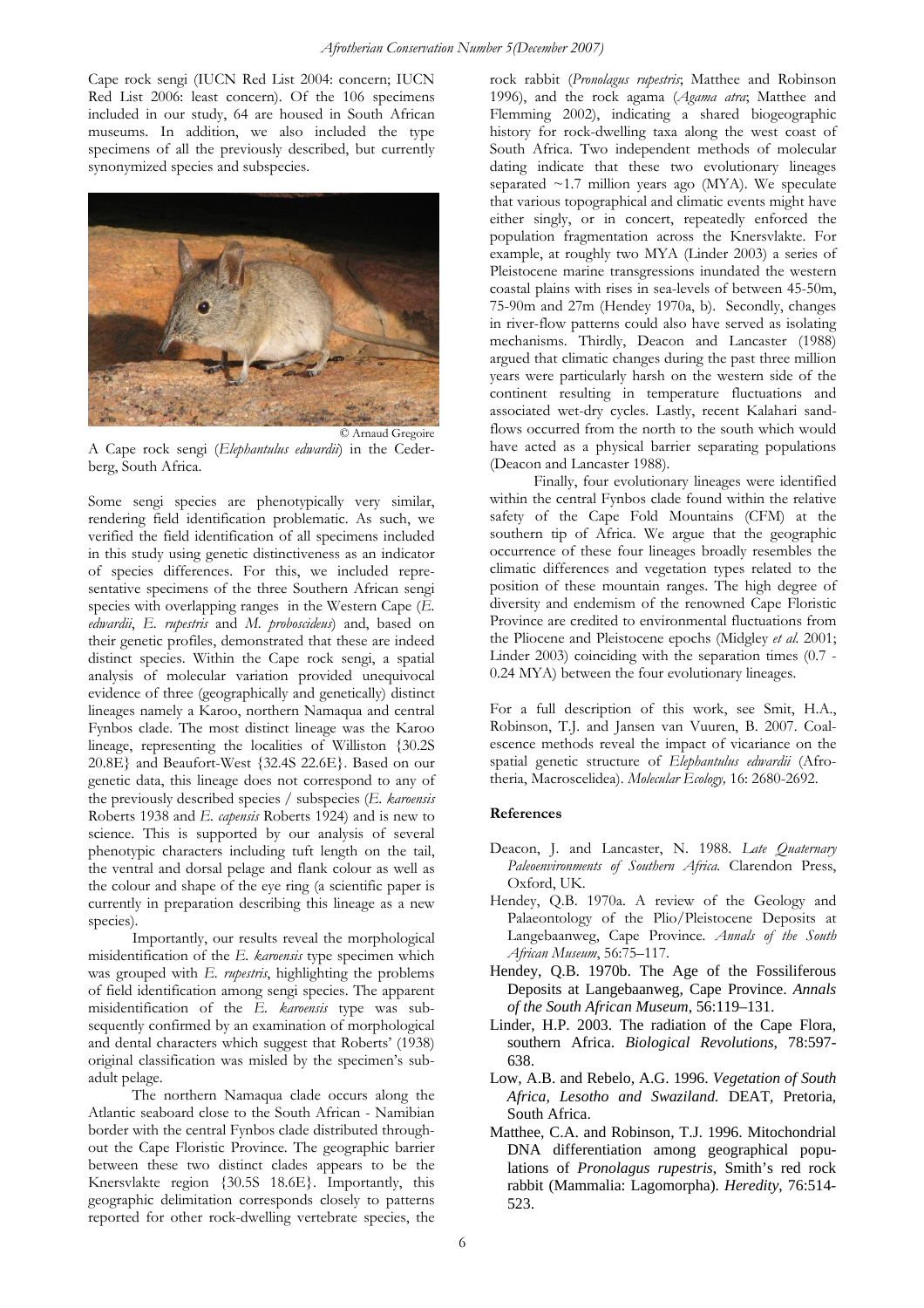- Matthee, C.A. and Flemming, A.F. 2002. Population fragmentation in the southern rock agama, *Agama atra*: more evidence for vicariance in Southern Africa. *Molecular Ecology*, 11:465-471.
- Midgley, G.F., Hannah, L., Roberts, R., MacDonald, D.J. and Allsopp, J. 2001. Have Pleistocene climatic cycles influenced species richness patterns in the greater Cape Mediterranean Region? *Journal of Mediterranean Ecology*, 2:137-144.
- Mucina, L. and Rutherford, M.C. (eds). 2006. *The Vegetation of South Africa, Lesotho and Swaziland. Strelitzia 19.* South African National Biodiversity Institute, Pretoria, South Africa.
- Roberts, A. 1924. *Elephantulus capensis*. *Annals of the Transvaal Museum,* 10: 62.
- Roberts, A. 1938. *Elephantulus karoensis. Annals of the Transvaal Museum*, 19: 234.
- Skinner, J.D. and Chimimba, C.T. 2005. *The Mammals of the Southern African Subregion.* Third edition. Cambridge University Press. Cambridge. UK.

# **Article:**

### **A brief graphical history of sengis in captivity**

### Galen B. Rathbun<sup>1</sup> and Laurie Bingaman Lackey<sup>2</sup>

1 Department of Mammalogy and Ornithology, California Academy of Sciences (San Francisco), c/o PO Box 202, Cambria, CA 93428, USA

*[grathbun@calacademy.org](mailto:grathbun@calacademy.org)*

2 Laurie Bingaman Lackey, International Species Information System (ISIS), 2600 Eagan Woods Drive, Suite 50, Eagan, MN 55121-1170 USA

The International Species Information System (ISIS) is a database that was established in 1973. It currently includes records of nearly two million animals submitted by 700 member institutions in 72 countries (mostly zoos, but some universities). Out of the 15 species of sengi currently recognized, only nine are represented in the database and only two are currently in captivity. In Figure 1 we present data from three commonly held species.

Although there had been scattered early successes in breeding sengis in captivity, the first widespread success was with the rufous sengi (*Elephantulus rufescens*). Indeed, numerous popular and scientific papers were produced based on the founding 14 animals at the National Zoological Park in Washington, D.C. and their subsequent multiple generations in zoos across North America. However, after about 15 years this species completely disappeared from captivity. We believe that this "boom and bust" cycle was due to the initial novelty of captive sengis eventually being lost and the lack of any institution taking the lead in developing and maintaining a genealogical history of the captives ("studbook").

The round-eared sengi (*Macroscelides proboscideus*) has been successfully kept in captivity well before ISIS began compiling data, but not until relatively recently has the population of captives shown a boom – mostly in Europe. Similar to the rufous sengi, the large number of captives has resulted in a bloom of publications on this species. However, given the large number of institutions keeping this species, but the comparatively small total number in captivity, and the lack of a studbook, we wonder if a bust is on the horizon.







**Figure 1:** ISIS data on three species of sengi held in captivity.

The giant sengis (genus *Rhynchocyon* with three species) are large, strictly diurnal, and very appealing animals – arguably one of the more charismatic small mammals in the world (yes, we are biased). They all are threatened or near-threatened on the IUCN Red List. Most attempts at maintaining them in captivity have failed. The Frankfurt Zoo, however, was the first to succeed by keeping golden-rumped sengis (*R*. *chrysopygus*) for many years - but they never bred. Alan Root, the well-known African cinematographer, kept chequered sengis (*R*. *cirnei*), which were featured in a National Geographic Society film "*Heart of Africa – Forest Primeval"*.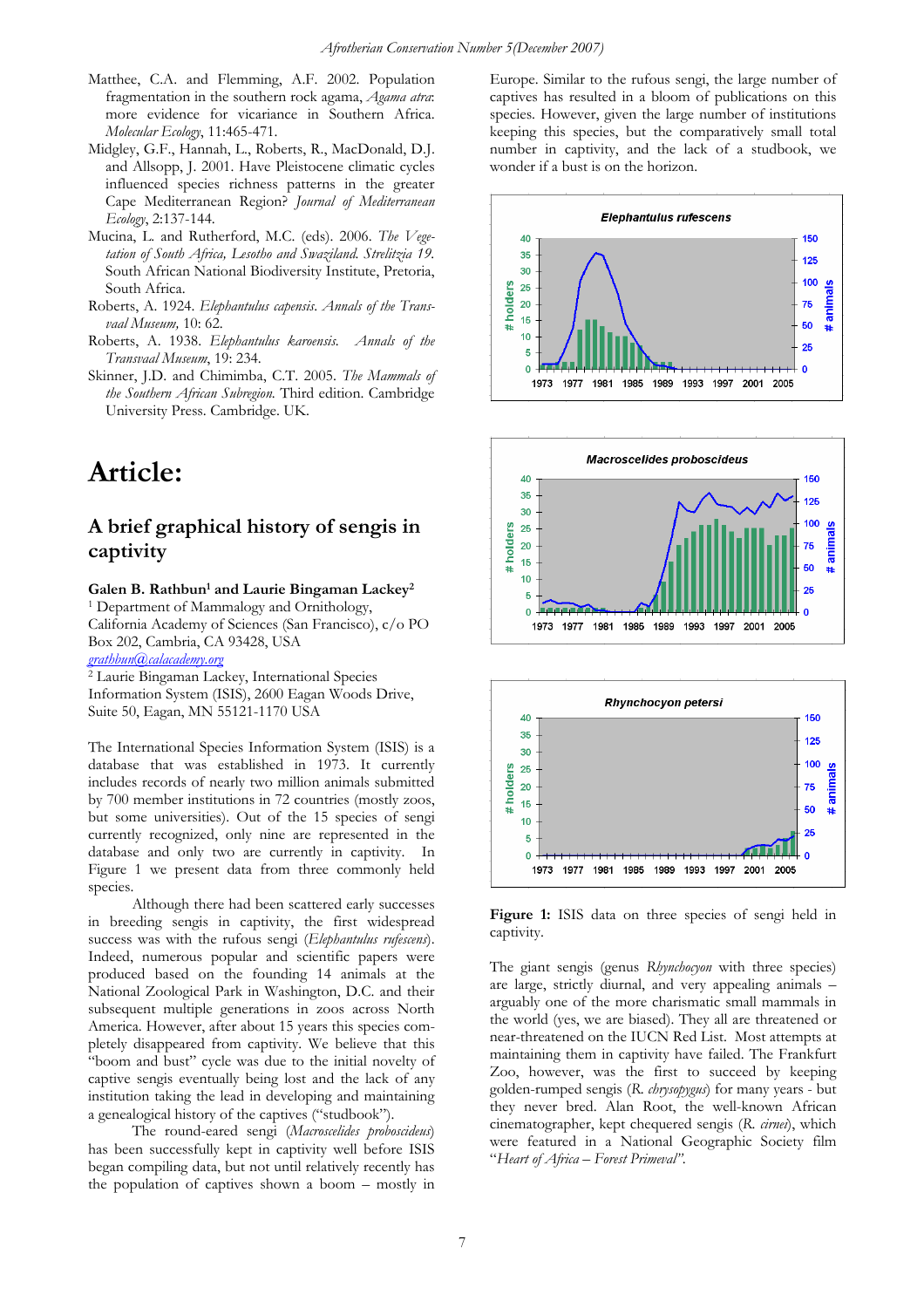

A black and rufous sengi (*Rhynchocyon petersi*) female with infant in Philadelphia Zoo.

The greatest success, however, has been with the blackand-rufous sengi (*R*. *petersi*), which is now held by several zoological parks in North America. As reported in *Afrotherian Conservation* issue 3, the Philadelphia Zoo has been particularly successful in breeding this species. The captive population is still small and it is probably too soon to predict whether this species will go through the boom and bust cycle. Because it is an excellent display animal, and a studbook has been established, perhaps there is hope that these animals will persist in captivity and continue to be a showcase for sengis.

We view captive breeding of great importance for three main reasons. First, the husbandry skills developed may prove to be critical in preventing extinctions. Secondly, displaying captives has immense educational potential, especially for raising awareness of rare and threatened species. Thirdly, maintaining captives often produces invaluable scientific knowledge, including insights that are difficult to gather from free-living animals. We hope that the boom and bust cycle can be avoided, especially with unusual, rare, and threatened species, which includes a large proportion of the afrotheria.

# **Afrotheria News**

### **Survey of the golden-rumped sengi planned north of the Tana in Kenya**

#### **E.M. Mwangi**

University of Nairobi; School of Biological Sciences, P.O. Box 30197 00100 Nairobi, Kenya *[emmwangi@uonbi.ac.ke](mailto:emmwangi@uonbi.ac.ke)*

A new study aimed at establishing the status of the golden-rumped sengi (*Rhynchocyon chrysopygus)* is being developed by the University of Nairobi's conservation biology programme. It is intended to cover the forests north of the Tana River along the Kenyan coast.

According to available records, the historical distribution of the sengi extended all along the eastern African coastal forests, stretching from northern Mozambique to southern Somalia. This was once a continuous swathe of forest, or closely interconnected forest patches.

Throughout recent history, human encroachment has seriously impacted on sengi habitat as a result of uncontrolled logging, clearing for cultivation and

urbanisation. Rapid human population growth has also led to sengis being extensively hunted for meat. They are also exposed to severe predation pressure, including by feral dogs. Consequently the species has suffered a drastic reduction in both numbers and distribution. Currently, it is only known to occur in small isolated coastal forests north of Mombasa. It is only in the Arabuko Sokoke Forest (ASF) and five smaller patches around it that its status is reasonably well known from recent studies. There is ample reason, however, to believe that the sengi occurs in the forests north of the Tana River where habitats are still relatively intact and human impact is low.

In the new survey, which is expected to commence with a hands-on training for field researchers within the ASF, we hope to update out present knowledge of the species' conservation needs in ASF, and establish authoritatively the presence of sengis in the forests further north, including the Boni and other forests between the delta and Kiunga.

Site visits, live-trapping, and interviews with local residents will be used to determine the presence of sengis and the conservation status of forest habitats found to be occupied by sengis. The survey methodology will follow that developed by earlier researchers, with appropriate modifications to suit local conditions. Survey efforts will be directed towards establishing the relative densities and other attributes of the species' ecology in different habitats.

Golden-rumped sengis create leaf nests on the forest floor and previous studies have shown that the abundance of leaf nests is related to sengi density. It is proposed to carry out transects in different habitats to compare nest abundance and therefore, sengi abundance in different habitats. It is hoped that information on the distribution of these habitats from aerial or satellite photographs will then help to establish an approximate estimate of the current distribution of the sengi.

An assessment of the distribution and relative abundance of the golden-rumped sengi in suitable habitats in areas north of the Tana River would have considerable bearing on its conservation status. The findings of this survey will also be critical in further underscoring the importance of the ASF as a biodiversity hotspot, home to six endangered bird species, two of which are endemic, and to three rare mammals.

A graduate student from the University of Nairobi is developing a proposal for this survey. The survey is expected to commence in October 2007 and end before the next major rains in March-April 2008. The results will go towards the student's MSc thesis and is expected to be published in scientific journals.

The golden-rumped sengi has been selected as one of the focal species for the Zoological Society of London's recently launched EDGE (Evolutionarily Distinct and Globally Endangered) programme. EDGE species have few close relatives and therefore represent a disproportionate amount of unique evolutionary history. Many of them are on the verge of extinction and yet are receiving little or no conservation attention. It is hoped that the University of Nairobi student will be selected as an EDGE fellow, and thereby receive funding and support from this programme. However, we will need to raise further funding to enable the survey to be completed. Any suggestions for funding sources would therefore be gratefully received.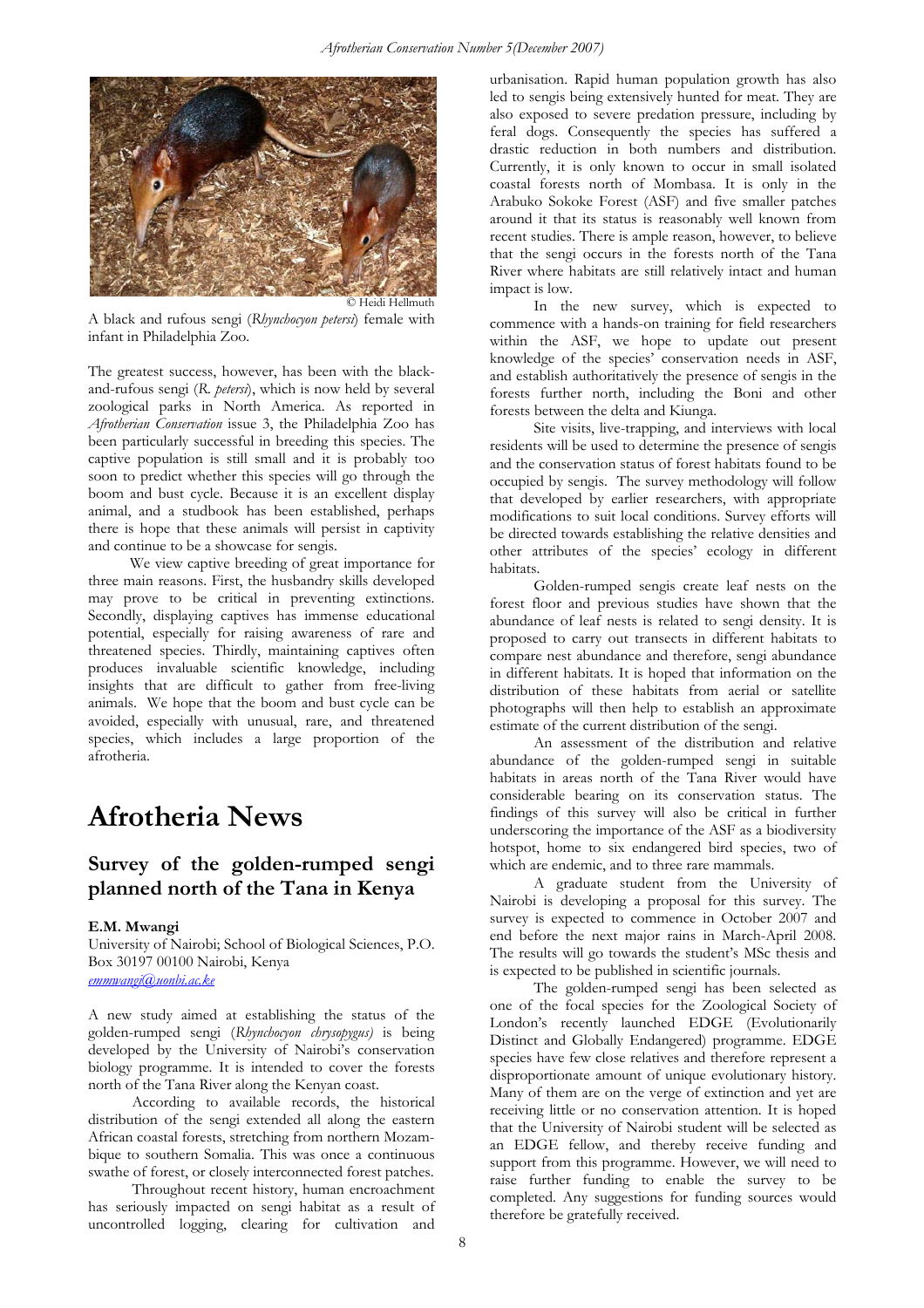## **Afrotheria Noticeboard**

### **New aardvark website**

A new website has been launched that focuses entirely on one of the Afrotheria – the aardvark.

Visit www.aardvarkafrica.org and you will discover a lot about this fascinating creature. The site has a factsheet and pages explaining the importance of the aardvark to the environment and to other species, details of its biology and its conservation needs. There is also a photo gallery.

For more information contact Stefan Cilliers (*stefancilliers@absamail.co.za*)

### **Abstracts**

This section presents abstracts from recent papers on the Afrotheria.

### **Reproductive biology of the short-eared sengi**

Olbricht, G., Kern, C. and Vakhrusheva, G. 2006. Einige Aspekte der Fortpflanzungsbiologie von Kurzohr-Russelspringern (*Macroscelides proboscideus* A. Smith, 1829) in Zoologischen Garten unter besonderer Berucksichtigung von Drillingswurfen. *Der Zoologische Garten*, 75:304-316.

This paper covers some aspects of the reproductive biology of the short-eared sengi(*Macroscelides proboscideus* A. Smith, 1829) in captivity, with special consideration to triplet litters

Short-eared sengis occur in some dry regions of Namibia, Botswana and South Africa. In the wild as well as in captivity they breed throughout the year but are particularly free ranging. Short-eared sengis show seasonal trends. Litters with one or two cubs are well documented but the birth of triplets has never been mentioned. In this study 570 litters from different zoos were analyzed. The results show that 29% were born single, 70% as twins and 0.9% as triplets. Females can reach sexual maturity at the age of four months, while males reach sexual maturity at 2.8 months. Out of 774 individuals born, 44% were males, 41% females and 15% of unknown sex.

### **A new species of shrew tenrec**

Goodman, S.M., Raxworthy, C.J., Maminirina, C.P. and Olson, L.E. 2006. A new species of shrew tenrec (*Microgale jobihely*) from northern Madagascar. *Journal of Zoology, London*, 270: 384–398.

A new species of shrew tenrec in the genus Microgale is described from a series of 12 specimens taken on the south-western slopes of the Tsaratanana Massif in northern Madagascar and is named *Microgale jobihely*. This new species is distinguished from other named members of this endemic genus by a variety of mensural and discrete morphological characters. Phylogenetic analysis of the mitochondrial ND2 gene supports its recognition as a distinct species and suggests a sister relationship with the much more widespread *Microgale cowani. Microgale jobihely* appears to be the only member of this genus that is a very localized endemic, and a biogeographic scenario is presented to explain this observation. It is currently known from a small area of forest, outside of the protected areas system, that faces considerable anthropogenic pressure.

# **Bibliography**

### **Some Recent Publications on the Afrotheria**

#### **Golden moles**

- Bronner G.N. and Bennett N. 2005. Order Afrosoricida. Pp 1-21 in Skinner J. and Chimimba C. (eds.), *Mammals of the southern African subregion. 3rd edition.*  Cambridge University Press.
- Bronner G.N. and Jenkins P.D. 2005. Order Afrosoricida. Pp 71-81 in Wilson D. E. and Reeder D.M (eds.), *Mammal species of the World: a taxonomic and geographic reference (3rd Edition).* John Hopkins Press.
- Gilbert C., O'Brien P., Bronner G.N., Yang F, Hassanin A., Ferguson-Smith M.A. and Lewis E.R., Narins P.M., Jarvis J.U.M., Bronner G.N.and Mason M.J. 2006. Preliminary evidence for the use of microseismic cues for navigation by the Namib golden mole. *Journal of the Acoustical Society of America*. 119:1260-1268.
- Mason M.J., Lucas S.J., Wise E.R., Stein R.S. and Duer M.J. 2006. Ossicular density in golden moles (Chrysochloridae). *Journal Of Comparative Physiology A-Neuroethology Sensory Neural And Behavioral Physiology* 192 (12): 1349-1357.
- Rathbun, G. B. and C. D. Rathbun. 2006. Habitat use by radio-tagged Namib Desert golden moles (*Eremitalpa granti namibensis)*. Journal of African Ecology 45:196-201.
- Robinson T.J. 2007. Chromosome painting and molecular dating indicate a low rate of chromosomal evolution in golden moles (Mammalia, Chrysochloridae). *Chromosome Research* 14:793–803
- Scantlebury M., Oosthuizen M.K., Speakman J.R. Jackson C.R. and Bennett N.C. 2005. Seasonal energetics of the Hottentot golden mole at 1500 m altitude. *Physiology and Behavior* 84: 739–745
- Willi, U. B., Bronner, G. N. and Narins P. M. 2005. Ossicular differentiation of airborne and seismic stimuli in the Cape golden mole (*Chrysochloris asiatica*). *Journal of Comparative Physiology A: Sensory, Neural, and Behavioral Physiology* 192(3): 267-277.
- Willi, U. B., Bronner, G. N. and Narins P. M. 2005. Middle ear dynamics in response to seismic stimuli in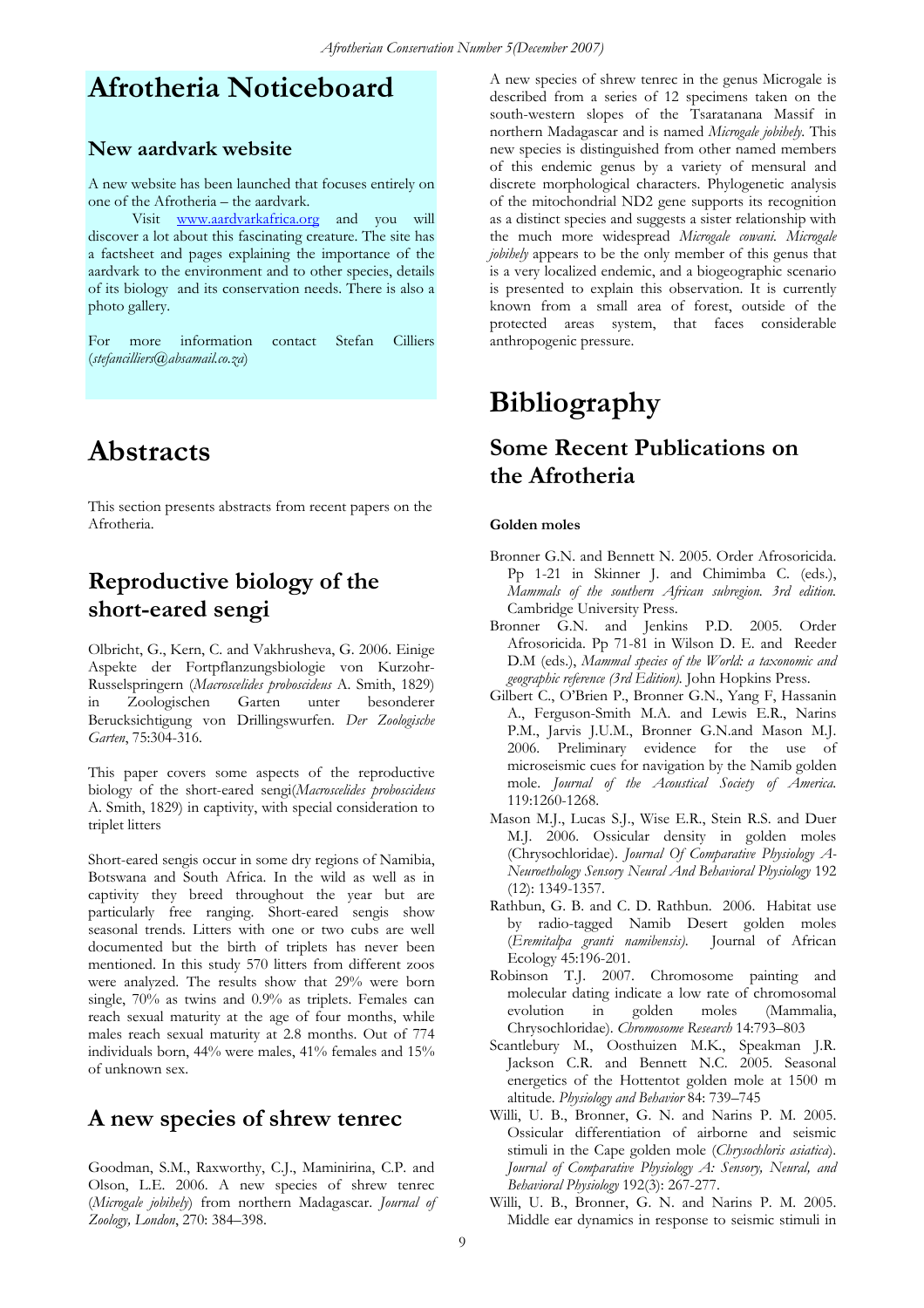the Cape golden mole (Chrysochloris asiatica). *Journal of Experimental Biology* 209: 302-313

#### **Sengis**

- Baker, A.J., McCafferty, K. and Hellmuth, H. 2005. Black-and-rufous sengi (*Rhynchocyon petersi*) at the Philadelphia Zoo. *Afrotherian Conservation - Newsletter of the IUCN/SCC Afrotheria Specialist Group,* 3: 6-7.
- Conniff, R. 2005. Shrewd configuration. *Smithsonian Magazine*, 36:26-28.
- Cordeiro, N.J., Seddon, N., Capper, D.R., Ekstrom, J.M. M., Howell, K.M., Isherwood, I.S. and Msuya, C.A. M. 2005. Notes on the ecology and status of some forest mammals in four Eastern Arc Mountains, Tanzania. *Journal of East African Natural History*, 94:175-189.
- Coster, S. and Ribble, D.O. 2005. Density and cover preferences of Black-and-rufous elephant-shrews (*Rhynchocyon petersi*) in Chome Forest Reserve, Tanzania. *Belgian Journal of Zoology*, 135 (Supplement): 175-177.
- Cox, P. G. 2006. Character evolution in the orbital region of the Afrotheria. *Journal of Zoology, London*, 269:514- 526.
- Dengler-Crish, C.M., Crish, S.D., O'Riain, M.J. and Catania, K.C. 2006. Organization of the somatosensory cortex in elephant shrews (*E. edwardii*). *The Anatomical Record Part A*, 288A:859-866.
- Friedmann, Y. and Daly, B. 2004. *Red data book of the mammals of South Africa: A conservation assessment*. Conservation Breeding Specialist Group (IUCN-SSC), Endangered Wildlife Trust, Parkview, South Africa.
- Hellmuth, H. 2005. The taping of the shrews. *Communique - American Zoo and Aquarium Association*, 2005:25-26.
- Hoffmann, A. and Zeller, U. 2005. Influence of variations in land use intensity on species diversity and abundance of small mammals in the Nama Karoo, Namibia. *Belgian Journal of Zoology*, 135 (Supplement): 91-96.
- Holroyd, P.A. and Mussell, J.C. 2005. Macroscelidea and Tubulidentata. Pp. 71-83 in Rose, K.D. and Archibald, J.D. (eds.), *The Rise of Placental Mammals.* The Johns Hopkins University Press, Baltimore, US.
- Ihlau, J., Kachel, F. and Zeller, U. 2006. Graphical description of the ventral side of a sengi's (*Macroscelides proboscideus*) skull. *Afrotherian Conservation - Newsletter of the IUCN/SCC Afrotheria Specialist Group*, 4:11-12.
- Keller, C. 2005. Do small mammals affect plant diversity? Field studies in Namaqualand, South Africa, a biodiversity-hotspot. Pp. 66 in *Department of Behavioural Biology*, University of Munster, Munster, Germany.
- Kilonzo, B., Mhina, J., Sabuni, C. and Mgode, G. 2005. The role of rodents and small carnivores in plague endemicity in Tanzania. *Belgian Journal of Zoology*, 135 (Supplement):119-125.
- McNab, B.K. 2006. The evolution of energetics in eutherian "insectivorans": an alternate approach. *Acta Theriologica*, 51:113-128.
- Mess, A. and Carter, A.M. 2006. Evolutionary transformations of fetal membrane characters in Eutheria with special reference to Afrotheria. *Journal of Experimental Zoology*, 306B:140-163.
- Modry, D., Jirku, M. and Hurkova, L. 2005. A new coccidean parasite (Apicomplexa:Eimeriidae) from the rufous elephant shrew, *Elephantulus rufescens*. *African Zoology*, 40:327-329.
- Moutou, F. and Besnard, V. 2006. Observations of blackand-rufous sengis (*Rhynchocyon petersi*) in Diani Forest, Kenya. *Afrotherian Conservation - Newsletter of the IUCN/SCC Afrotheria Specialist Group*, 4:13-14.
- Mukinzi, I., Katuala, P.G.B., Kennis, J., Gambalemoke, M., Kadange, N., Dudu, A.M., Colyn, M. and Hutterer, R. 2005. Preliminary data on the biodiversity of rodents and insectivores (Mammalia) in the periphery of Kisangani (D.R. Congo). *Belgian Journal of Zoology*, 135 (Supplement):133-140.
- Mzilikazi, N. and Lovegrove, B.G. 2006. Noradrenalin induces thermogenesis in a phylogenetically ancient eutherian mammal, the rock elephant shrew, *Elephantulus myurus*. *Journal of Comparative Physiology B*, 176:75-84.
- Nishihara, H., Satta, Y., Nikaido, M., Thewissen, J.G.M., Stanhope, M.J. and Okada, N. 2005. A retroposon analysis of afrotherian phylogeny. *Molecular Biology and Evolution*, 22:1823-1833.
- Oguge, N., Hutterer, R., Odhiambo, R. and Verheyen, W. 2004. Diversity and structure of shrew communities in montane forests of southeast Kenya. *Mammalian Biology*, 69:289-301.
- Olbricht, G., Kern, C. and Vakhrusheva, G. 2006. Einige Aspekte der Fortpflanzungsbiologie von Kurzohr-Russelspringern (*Macroscelides proboscideus* A. Smith, 1829) in Zoologischen Garten unter besonderer Berucksichtigung von Drillingswurfen. *Der Zoologische Garten*, 75:304-316.
- Pratt, S. 2005. Mammals not out of Africa. *Geotimes*, 50: 12-13.
- Rathbun, G.B., (subeditor). 2005. Order Macroscelidea. Pp. 22-34 in Skinner, J.D. and Chimimba, C.T. (eds.), *The Mammals of the Southern African Subregion, 3rd edition.* Cambridge University Press, Cape Town, South Africa.
- Rathbun, G.B. and Kingdon, J. 2006. The etymology of "SENGI". *Afrotherian Conservation - Newsletter of the IUCN-SCC Afrotheria Specialist Group*, 4:14-15.
- Rathbun, G.B. and Rathbun, C.D. 2005. Does the Cape sengi (*Elephantulus edwardii*) occur in Namibia? *Afrotherian Conservation - Newsletter of the IUCN/SCC Afrotheria Specialist Group*, 3:5-6.
- Rathbun, G.B. and Rathbun, C.D. 2006. Social structure of the bushveld sengi (*Elephantulus intufi*) in Namibia and the evolution of monogamy in the Macroscelidea. *Journal of Zoology, London*, 269:391-399.
- Ribble, D.O. and Perrin, M.R. 2005. Social organization of the eastern rock elephant-shrew (*Elephantulus myurus*): the evidence for mate guarding. *Belgian Journal of Zoology*, 135 (Supplement):167-173.
- Rovero, F. and Rathbun, G.B. 2006. A potentially new giant sengi (elephant-shrew) from the Udzungwa Mountains, Tanzania. *Journal of East African Natural History*, 95:111-115.
- Schlitter, D.A. 2005. Order Macroscelidea. Pp. 82-85 in Wilson, D. E. and Reeder, D.M. (eds.), *Mammal Species of the World, 3rd edition.* Johns Hopkins University Press, Maryland, US.
- Schneider, G. and Marais, C. 2004. *Passage Through Time The Fossils of Namibia*. Gamsberg Macmillan, Windheok, Namibia.
- Smit, H.A., Robinson, T.J. and Jansen van Vuuren, B. 2007. Coalescence methods reveal the impact of vicariance on the spatial genetic structure of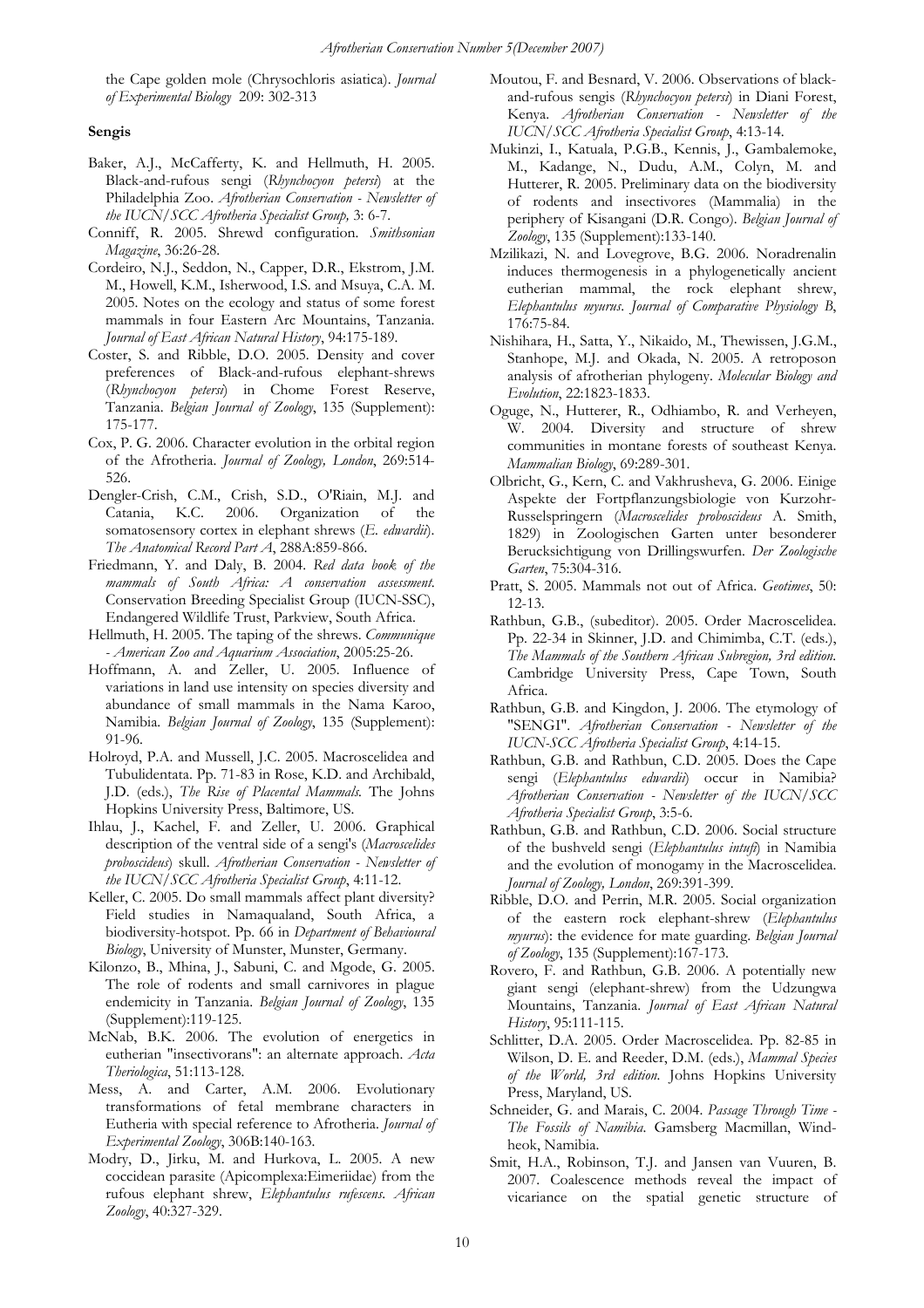*Elephantulus edwardii* (Afrotheria, Macroscelidea). *Molecular Ecology,* 16: 2680-2692.

- Wegner, G., Howell, K.M., Burgess, N., Fanning, N. and Rubio, P. 2005. *Mtwara Reconnaissance Project.* Frontier-Tanzania, The Society for Environmental Exploration, London, UK.
- Wiedon, A. and Schradin, C. 2005. Elephant shrews in Goegap. *Four-striped Mouse Times*, 3:25-26.
- Yarnell, R.W. and Scott, D.M. 2006. Notes on the ecology of the short-snouted sengi (*Elephantulus brachyrhynchus*) at a game ranch in North-west Province, South Africa. *Afrotherian Conservation - Newsletter of the IUCN-SSC Afrotheria Specialist Group*,  $4:2-4$ .
- Zack, P.S., Penkrot, T.A., Bloch, J.I. and Rose, K.D. 2005. Affinities of 'hyopsodontids' to elephant shrews and a Holarctic origin of Afrotheria. *Nature*, 434:497- 501.

#### **Tenrecs**

- Asher, R.J. and Hofreiter, M. 2006. Tenrec phylogeny and the noninvasive extraction of nuclear DNA. *Systematic Biology,* 55(2):181-194.
- Goodman, S.M., Raxworthy, C.J., Maminirina, C.P. and Olson, L.E. 2006. A new species of shrew tenrec (*Microgale jobihely*) from northern Madagascar. *Journal of Zoology, London*, 270: 384–398.
- Poux, C.O., Madsen, E. Marquard, D.R., Vieites, W.W. de Jong and Vences, M. 2005. Asynchronous colonization of Madagascar by the four endemic clades of Primates, Tenrecs, Carnivores, and Rodents as inferred from nuclear genes. *Systematic Biology,* 54(5):719–730.
- Salton, J. and Szalay, F.S. 2004. The tarsal complex of Afro-Malagasy Tenrecoidea: A search for

phylogenetically meaningful characters. *J. Mamm. Evol*., 11:73–104.

Stephenson, P.J. 2007. Mammals from another time: tenrecs in Madagascar. *Africa Geographic,* March 2007, 15(2):34-41.

#### **Afrotheria (general)**

- Asher, R. 2006. The fossil record of endemic African mammals (Afrotheria). *Journal of Vertebrate Paleontology* 26(3): 38A-38A Suppl.
- Kellogg M.E., Burkett S., Dennis T.R., Stone G., Gray B.A., McGuire P.M., Zori R.T. and Stanyon R. 2007. Chromosome painting in the manatee supports Afrotheria and Paenungulata. *BMC Evolutionary Biology* 7: Art. No. 6
- Nishihara H., Satta Y., Nikaido M., Thewissen J.G.M., Stanhope,M.J. and Okada N. 2005. A Retroposon Analysis of Afrotherian Phylogeny. *Molecular Biology and Evolution* 22(9):1823–1833.
- Pardini A.T., O'Brien,P.C.M., Fu B., Bonde R.K., Elder, F.F.B., Ferguson-Smith M.A., Yang F. and Robinson T.J. 2007. Chromosome painting among Proboscidea, Hyracoidea and Sirenia: Support for Paenungulata (Afrotheria, Mammalia) but not Tethytheria. *Proceedings of the Royal Society B-Biological Sciences*, 274 (1615): 1333- 1340
- Redi C.A., Garagna S., Zuccotti M. and Capanna E. 2007. Genome size: A novel genomic signature in support of Afrotheria. *Journal of Molecular Evolution* 64(4): 484- 487.
- Seiffert E.R. 2007. A new estimate of afrotherian phylogeny based on simultaneous analysis of genomic, morphological, and fossil evidence. *BMC Evolutionary Biology.* 7: 224.

# **IUCN/SSC Afrotheria Specialist Group Membership (as of 1 November 2007)**

| CHAIR: Dr. Galen B. Rathbun                               |                             |                                              |                  |                           |  |
|-----------------------------------------------------------|-----------------------------|----------------------------------------------|------------------|---------------------------|--|
| EDITOR, Afrotherian Conservation: Dr. Peter J. Stephenson |                             |                                              |                  |                           |  |
| <b>WEBMASTER: Dr. Erik Seiffert</b>                       |                             |                                              |                  |                           |  |
| Name                                                      | <b>Address</b>              | Email, Voice, and Fax<br><b>Specialities</b> |                  |                           |  |
|                                                           |                             |                                              | Taxa and Region  | <b>Disciplines</b>        |  |
| <b>SECTION CO-ORDINATORS</b>                              |                             |                                              |                  |                           |  |
| Dr. Gary                                                  | Department of Zoology,      | gbronner@botzoo.uct.ac.z                     | Chrysochloridae  | Systematics and taxonomy, |  |
| <b>Bronner</b>                                            | University of Cape Town,    |                                              | Southern Africa  | population biology,       |  |
| Golden-mole                                               | Private Bag, Rondebosch,    | Voice: +27 21 6503301                        |                  | community ecology,        |  |
| <b>Section</b>                                            | Western Cape Province 7701, | Fax: $+27$ 21 6503301                        |                  | conservation biology      |  |
|                                                           | South Africa                |                                              |                  |                           |  |
| Dr. Hendrik                                               | Sonnenbergstr. 3, CH-8280   | hoeck@pingnet.ch                             | Hyracoidea       | Conservation biology,     |  |
| Hoeck                                                     | Kreuzlingen, Switzerland    | Voice: +41 71 6882162                        | Tanzania, Kenya  | behavioural ecology,      |  |
| <b>Hyrax Section</b>                                      |                             | Fax: $+41$ 71 6882169                        |                  | population biology,       |  |
|                                                           |                             |                                              |                  | ecosystem biology         |  |
| Dr. Thomas                                                | Museum fur Naturkunde,      | thomas.lehmann@MUSE                          | Tubulidentata    | Palaeontology, morpho-    |  |
| Lehmann                                                   | Humboldt Universitat zu     | UM.HU-Berlin.de                              | Africa           | anatomy, systematics,     |  |
| Aardvark                                                  | Berlin, Forschngsabteilung, | Voice: +49 30 2093 8942                      |                  | phylogeny                 |  |
| <b>Section</b>                                            | Invalidenstrasse 43, 10115  | Fax: +49 30 2093 8565                        |                  |                           |  |
|                                                           | Berlin, Germany             |                                              |                  |                           |  |
| Dr. Galen                                                 | California Academy of       | GRathbun@CalAcademy.                         | Macroscelidea    | Behavioral ecology,       |  |
| Rathbun                                                   | Sciences (San Francisco),   | org                                          | East Africa,     | population biology,       |  |
| Chair and                                                 | c/o PO Box 202, Cambria,    | Voice: $+1805927-3059$                       | Southern Africa, | conservation biology      |  |
| Sengi Section                                             | California 93428, USA       | Fax: +1 805 927-3059                         | North Africa     |                           |  |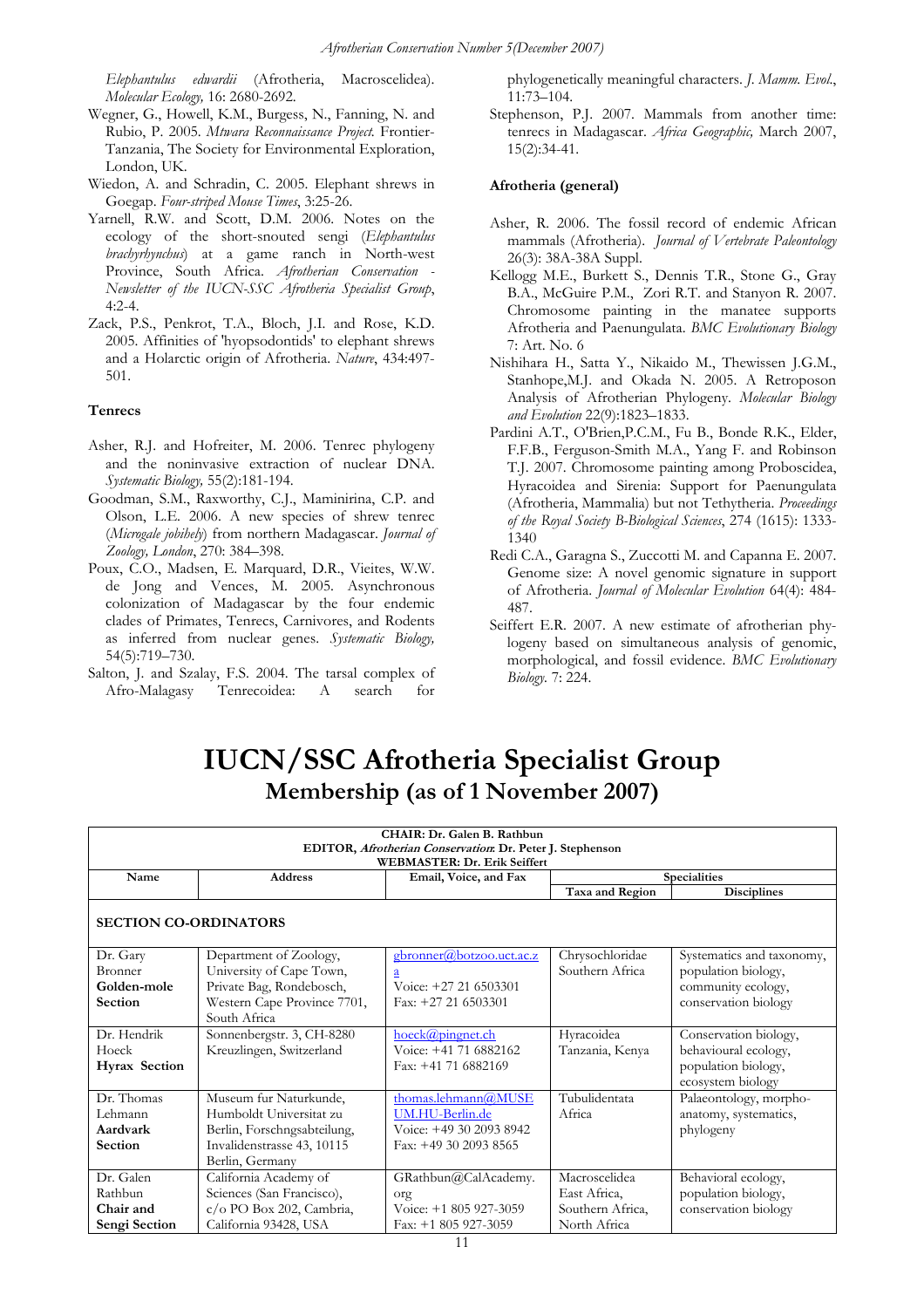|  | Afrotherian Conservation Number 5 (December 2007) |  |
|--|---------------------------------------------------|--|
|  |                                                   |  |

| $\Box$ Thomenian Conservation Intimoer Tipetember 2007 |                           |                         |            |                        |  |
|--------------------------------------------------------|---------------------------|-------------------------|------------|------------------------|--|
| Dr. Peter $J. (PI)$                                    | WWF International, Avenue | PIStephenson@wwfint.org | Tenrecidae | Conservation, ecology, |  |
| Stephenson                                             | du Mont Blanc, CH-1196    | Voice: +41 22 364 9327  | Madagascar | reproductive biology,  |  |
| <b>Tenrec Section</b>                                  | Gland, Switzerland        | Fax: $+41$ 22 364 4238  |            | energetics             |  |
| and Newsletter                                         |                           |                         |            |                        |  |
| Editor                                                 |                           |                         |            |                        |  |
|                                                        |                           |                         |            |                        |  |

### **MEMBERS**

| Prof. Dr.<br>Benjamin Dudu<br>Akaibe | Laboratoire d'Ecologie et de<br>Gestion des Ressources<br>Animales (LEGERA),<br>Democratic Republic of Congo                                                | duduakaibe@vahoo.fr<br>Voice: +243 998539647<br>Fax: +873 762014332                                                                                       | Macroscelidea<br><b>DRC</b>                                                                                                        | Systematics, ecology,<br>conservation                                             |
|--------------------------------------|-------------------------------------------------------------------------------------------------------------------------------------------------------------|-----------------------------------------------------------------------------------------------------------------------------------------------------------|------------------------------------------------------------------------------------------------------------------------------------|-----------------------------------------------------------------------------------|
| Dr. Robert<br>Asher                  | Museum of Zoology,<br>Cambridge University,<br>Downing Street, Cambridge<br>CB2 3EJ, UK                                                                     | rja58@cam.ac.uk<br>Voice: +44 1223 336 680<br>Fax: +44 1223 336 679                                                                                       | Afrotheria,<br>Tenrecidae,<br>Chrysochloridae                                                                                      | Taxonomy, systematics,<br>paleontology                                            |
| Dr. Andrew<br>Baker                  | Philadelphia Zoo, 3400 W.<br>Girard Ave.,<br>Philadelphia, PA 19104, USA                                                                                    | baker.andy@phillyzoo.org<br>Voice: +1 215 243-5245<br>Fax: +1 215 243-0219                                                                                | Macroscelidea<br>Tubulidentata                                                                                                     | Behavior, zoo biology,<br>captive breeding                                        |
| Dr. Ron Barry                        | Department of Biology, 44<br>Campus Ave., Bates College,<br>Lewiston, Maine 04240, USA                                                                      | rbarry@bates.edu<br>Voice: +1 207786-6109<br>Fax: +1 207786-8334                                                                                          | Hyracoidea<br>Zimbabwe                                                                                                             | Population biology,<br>behavioral ecology                                         |
| Prof. Nigel<br>Bennett               | Department of Zoology and<br>Entomology, University of<br>Pretoria, Pretoria, Gauteng<br>0002, South Africa                                                 | ncbennett@zoology.up.ac.<br>$\overline{z}a$<br>Voice: +27 12 4202538<br>Fax: +27 12 3625242                                                               | Chrysochloridae<br>Southern Africa                                                                                                 | Reproduction,<br>sociobiology, ecology,<br>conservation                           |
| Dr. Jonathan<br>Benstead             | Aquatic Biology, University of<br>Alabama, P.O. Box 870206,<br>A122 Bevill Bldg., 2017 7th<br>Ave., Tuscaloosa, Alabama<br>35487, USA                       | jbenstead@bama.ua.edu<br>Voice: +1 205 348 9034<br>$Fax: +12053481403$                                                                                    | Tenrecidae,<br>Limnogale mergulus<br>Madagascar                                                                                    | Freshwater ecology, semi-<br>aquatic mammals                                      |
| Prof. Paulette<br>Bloomer            | Department of Genetics,<br>University of Pretoria, Pretoria,<br>Gauteng Province 0002, South<br>Africa                                                      | paulette.bloomer@up.ac.za<br>Voice: +27 12 420-3259<br>Fax: +27 12 362-5327                                                                               | Hyracoidea<br>Chrysochloridae<br>South Africa                                                                                      | Molecular ecology,<br>molecular systematics,<br>conservation biology              |
| Dr. Thomas<br>Butynski               | <b>Bioko Biodiversity Project</b><br>Program, Drextel University,<br>P.O. Box 149, Nanyuki 10400,<br>Kenya.                                                 | tbutynski@aol.com<br>Voice: +254-2-0733637525<br>Fax: +254-2-890615                                                                                       | Primates, Rod-<br>entia, Artiodactyla,<br>Rhynchocyon<br>Botswana,<br>Uganda, Kenya,<br>Tanzania, DRC,<br><b>Equitorial Guinea</b> | Conservation biology,<br>wildlife ecology, montane<br>forest ecology, primatology |
| Mr. Ngoni<br>Chiweshe                | BirdLife Zimbabwe, P.O. Box<br>RV 100, Runiville, Harare,<br>Zimbabwe                                                                                       | birds@zol.co.zw<br>Voice: +263 4 490208 or<br>481496<br>Fax: +263 4 490208                                                                                | Hyracoidea                                                                                                                         | Population biology and<br>conservation biology                                    |
| Mr. Stefan<br>Cilliers               | Mapungubwe National Park,<br>P.O. Bix 383, Musiha 0900,<br>South Africa                                                                                     | stefancilliers@absamail.co.<br>za<br>Voice: +27 82 6070182<br>Fax: +27 15 5342014                                                                         | Tubulidentata<br>Botswana,<br>Zimbabwe, South<br>Africa                                                                            | Wildlife Management,<br>capture and care,<br>conservation biology                 |
| Mr. Fenton<br>(Woody)<br>Cotterill   | Evolutionary Genomics,<br>Department of Botany and<br>Zoology, University of<br>Stellenbosch, Matieland 7603,<br>South Africa                               | $woodyc(a)$ sun.ac.za<br>Voice: +27 021 808 3229<br>Fax: +27 021 808 2405                                                                                 | Macroscelidea<br>Hyracoidea<br>Southeastern<br>Africa                                                                              | Systematics, evolution,<br>conservation, ecology,<br>data/information mangmt.     |
| Dr. Clare<br>FitzGibbon              | RSP Ecoscope, Welltown,<br>Boscastle, Cornwall PL35<br>ODY, United Kingdom                                                                                  | fitzgibbonc@rpsgroup.co<br>$\underline{m}$<br>Voice: +44 1840 250762<br>Fax: +44 1840 250040                                                              | Macroscelidea:<br>Rhynchocyon and<br>Petrodromus<br>Kenya, Tanzania                                                                | Conservation Biology,<br>population biology                                       |
| Dr. Steve<br>Goodman                 | Field Museum of Natural<br>History,<br>1400 South Lake Shore Drive,<br>Chicago, Illinois 60605, USA<br>OR<br>WWF, BP 738, Antananarivo<br>(101), Madagascar | sgoodman@fieldmuseum.<br>org<br>sgoodman@wwf.mg<br>Voice: +1 (312) 665-7748<br>Fax: $+1$ (312) 665-7754<br>Voice: +261 20 2234885<br>Fax: +261 20 2234888 | Oryzorictinae<br>Tenrecidae<br>Madagascar                                                                                          | Ecology, txonomy,<br>evolution, Conservation                                      |
| Dr. Ian Gordon                       | Environmental Health<br>Division, International Centre<br>of Insect Physiology and<br>Ecology, PO Box 30772,<br>Nairobi, Kenya                              | igordon@icipe.org<br>Voice: +254 20 856 1309<br>Voice: +254 20 863 2000<br>x2050<br>Fax: $+254208632001$                                                  | Macroscelidea,<br>Rhynchocyon and<br>Petrodromus<br>Kenya                                                                          | Conservation biology,<br>natural resource<br>management, sustainable<br>use       |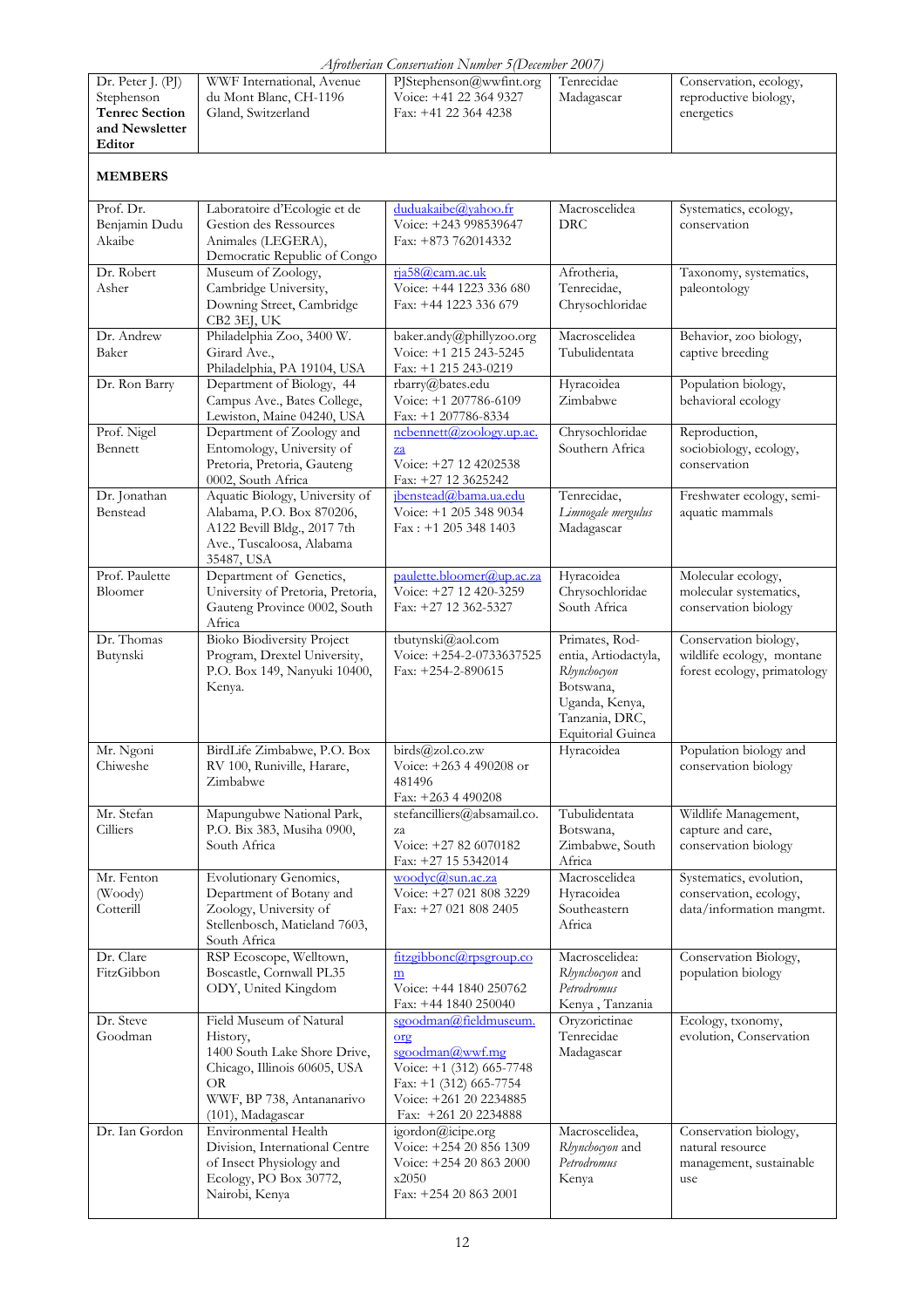*Afrotherian Conservation Number 5(December 2007)* 

|                                |                                                                                                                                                                      | Afrotherian Conservation INumber 3(December 2007)                                     |                                                            |                                                                                         |
|--------------------------------|----------------------------------------------------------------------------------------------------------------------------------------------------------------------|---------------------------------------------------------------------------------------|------------------------------------------------------------|-----------------------------------------------------------------------------------------|
| Mr. Mike Griffin               | Ministry of Environment and<br>Tourism, Private Bag 13306,<br>Windhoek, Namibia                                                                                      | ssaurus@mweb.com.na<br>Voice: +264 (0)61 237 553<br>Fax: +264 (0)61 237 552           | All taxa<br>Namibia                                        | Taxonomy, biogeography,<br>conservation science                                         |
| Prof. Kim<br>Howell            | Department of Zoology and<br>Marine Biology, University of<br>Dar es Salaam, PO Box 35064,<br>Dar es Salaam, Tanzania                                                | kmhowell@udsm.ac.tz<br>Voice: +255 22 2410462<br>Fax: None                            | Macroscelidea,<br>Rhynchocyon petersi<br>Eastern Africa    | Distribution, ecology,<br>conservation, impact<br>assessment                            |
| Ms. Paula<br>Jenkins           | Mammal Group, Department<br>of Zoology, The Natural<br>History Museum, Cromwell<br>Road, London SW7 5BD, UK.                                                         | P.Jenkins@nhm.ac.uk<br>Voice: +44 20 7942 5578<br>Fax: +44 20 7942 5054               | Tenrecidae<br>Madagascar                                   | Taxonomy,<br>biogeography                                                               |
| Prof. Jonathan<br>Kingdon      | The Elms, The Walk, Islip<br>OX5 25D, United Kingdom                                                                                                                 | Jonathan.kingdon@zoo.ox<br>.ac.uk<br>Voice: +44 068 6537 3815                         | Afrotheria<br>Primates                                     | Biogeography, human<br>origins                                                          |
| Dr. Peter<br>Lindsey           | Save Valley Conservancy, P.O.<br>Box 47, Birchenough Bridge,<br>Zimbabwe                                                                                             | palindsey@gmail.com<br>Voice: +263 (0)24 446<br>Fax: +263 (0)24 271                   | Tubulidentata<br>Southern Africa                           | Conservation biology,<br>ecology, behavioral<br>ecology                                 |
| Dr. Sarita Maree               | Department of Zoology and<br>Entomology, The University of<br>Pretoria, Lynwood Road,<br>Hillcrest, Pretoria 0002, South<br>Africa                                   | smare@zooloey.up.ac.za<br>Voice: +27 12 4202538<br>Fax: +27 3625242                   | Chrysochloridae<br>South Africa                            | Molecular systematics,<br>Taxonomy, phylogenetics                                       |
| Dr. Martin<br>Nicoll           | WWF Madagascar Programme<br>Office, BP 738, Antananarivo<br>101, Madagascar                                                                                          | menicoll@wwf.mg<br>Voice: +261 20 22 34885<br>Fax: +261 20 2234888                    | Oryzorictinae<br>Tenrecidae<br>Madagascar                  | Conservation, ecology,<br>reproductive biology,<br>energetics                           |
| Dr. Link Olson                 | University of Alaska Museum,<br>907 Yukon Drive, Fairbanks,<br>AK 99775-6960, USA                                                                                    | link.olson@uaf.edu<br>Voice: +1 907 474-5998<br>Fax: +1 907 474-5469                  | Tenrecidae<br>Madagascar                                   | Biogeography, taxonomy,<br>conservation genetics                                        |
| Prof. Mike<br>Perrin           | School of Biological and<br>Conservation Science,<br>University of Natal, Private<br>Bag X01, Scottsville,<br>Pietermaritzburg, KwaZulu-<br>Natal 3209, South Africa | perrin@ukzn.ac.za<br>Voice: +27 33 260 5118<br>Fax: +27 33 260 5105                   | Macroscelidea<br>Southern Africa,<br>Uganda                | Ecology, conservation<br>biology, behaviour,<br>ecophysiology                           |
| Dr. Daniel<br>Rakotondravony   | Departement de Biologies<br>Animale, Universite<br>d'Antananarivo, BP 906,<br>Anatananarivo 101,<br>Madagascar                                                       | drakotondravony@hotmail<br>.com<br>Voice: +261 20 22 287 33<br>Fax: +261 20 22 313 98 | Tenrecidae<br>Madagascar                                   | Inventory, conservation<br>biology, behaviour,<br>ecophysiology                         |
| Prof. Terry<br>Robinson        | Department of Zoology,<br>Stellenbosch University,<br>Private Bag X1, Matieland<br>7602, South Africa                                                                | tir@land.sun.ac.za<br>Voice: +27 21 808-3955<br>Fax: $+27$ 21 808-2405                | Afrotheria<br>South Africa                                 | Cytogenetics, molecular<br>genetics, systematics,<br>evolution                          |
| Dr. Erik Seiffert<br>Webmaster | Department of Anatomical<br>Sciences, Stony Brook<br>University, Stony Brook, New<br>York 11794-8081, USA                                                            | eseiffert@notes.cc.sunysb.<br>edu<br>Voice: +1 631 444 6945<br>Fax: +1 631 444 3947   | Afrotheria                                                 | Evolutionary biology,<br>systematics, palaeontology                                     |
| Prof. Hezy<br>Shoshani         | Department of Biology,<br>University of Asmara, PO Box<br>1220, Asmara, Eritrea                                                                                      | hexy@col.com.er<br>Voice: $+291-1-15-06-45$                                           | Hyracoidea<br>Tubulidentata<br>Horn of Africa<br>(Eritrea) | Taxonomy, conservation<br>biology, ecology,<br>population biology,<br>ecosystem biology |
| Ms. Voahangy<br>Soarimalala    | c/o WWF Ecology Training<br>Programme, WWF, BP 738,<br>Antananarivo 101, Madagascar                                                                                  | etp@wwf.mg                                                                            | Tenrecidae<br>Madgascar                                    | Conservation biology,<br>taxonomy                                                       |
| Mr. Christopher<br>Stuart      | African-Arabian Wildlifve<br>Research Centre, PO Box 6,<br>Loxton, Northern Cape<br>Province 6985, South Africa                                                      | aawrc@yebo.co.za<br>Voice: +27 53 3813011<br>Fax: +27 53 3813001                      | Afrotheria                                                 | Wildlife management,<br>zoogeography                                                    |
| Dr. Andrew<br>Taylor           | Department of Zoology and<br>Physiology #3166, 1000 E.<br>University Avenue, University<br>of Wyoming, Laramie,<br>Wyoming 82071, USA                                | ataylor@op.up.ac.za<br>Voice: +1 307 766 3331<br>Cell: +1 307 460 0627                | Tubulidentata<br>Southern Africa                           | Mammalogy                                                                               |
| Prof. Peter<br>Vogel           | Departement of Ecology and<br>Evolution, University of<br>Lausanne, CH 1015 Lausanne,<br>Switzerland                                                                 | peter.vogel@unil.ch<br>Voice: +41 21 692 41 61<br>Fax: +41 21 692 41 65               | Tenrecidae<br>Micropotamogale<br>lamottei<br>Ivory Coast   | Ecology, population<br>biology, taxonomy                                                |